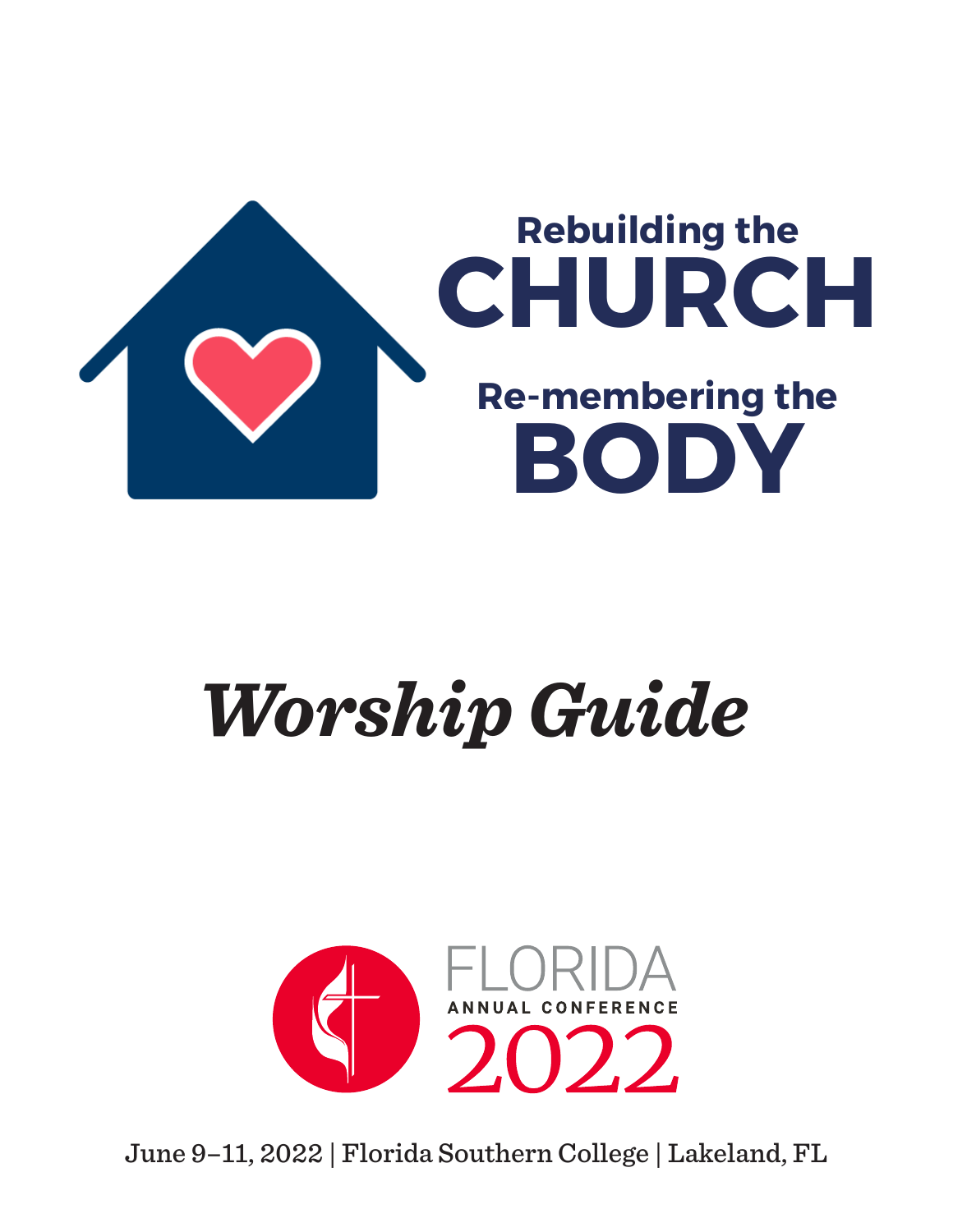## **ANNUAL CONFERENCE OPENING WORSHIP**

## THURSDAY AFTERNOON, JUNE 9, 2022

### \*CALL TO WORSHIP Rev. Paola Bustillos

Leader: We gather as a people of Pentecost. **Congregation: Come, Holy Spirit!** Leader: We gather as a people of promise. **Congregation: Pour out your Spirit on all flesh!** Leader: Rebuild your Church, O God. Re-member your Body! **Congregation: Come, Holy Spirit!**

\*OPENING SONG *O For a Thousand Tongues to Sing*

## **RE-MEMBERING THE BODY**

Prayer of Confession<sup>1</sup> Rev. Dr. Bancroft Williams, Rev. Rebecca Rokitowski

### **Merciful God,**

**we confess that we have not loved you with our whole heart. We have failed to be an obedient church. We have not done your will, we have broken your law, we have rebelled against your love, we have not loved our neighbors, and we have not heard the cry of the needy. Forgive us, we pray. Free us for joyful obedience, through Jesus Christ our Lord. Amen.** Hear the good news: Christ died for us while we were yet sinners; that proves God's love toward us. In the name of Jesus Christ, you are forgiven!

### **In the name of Jesus Christ, you are forgiven! Glory to God. Amen.**

WORDS OF ASSURANCE *1 John 1:9*

*If we confess our sins, [God] who is faithful and just will forgive us our sins and cleanse us from all unrighteousness.*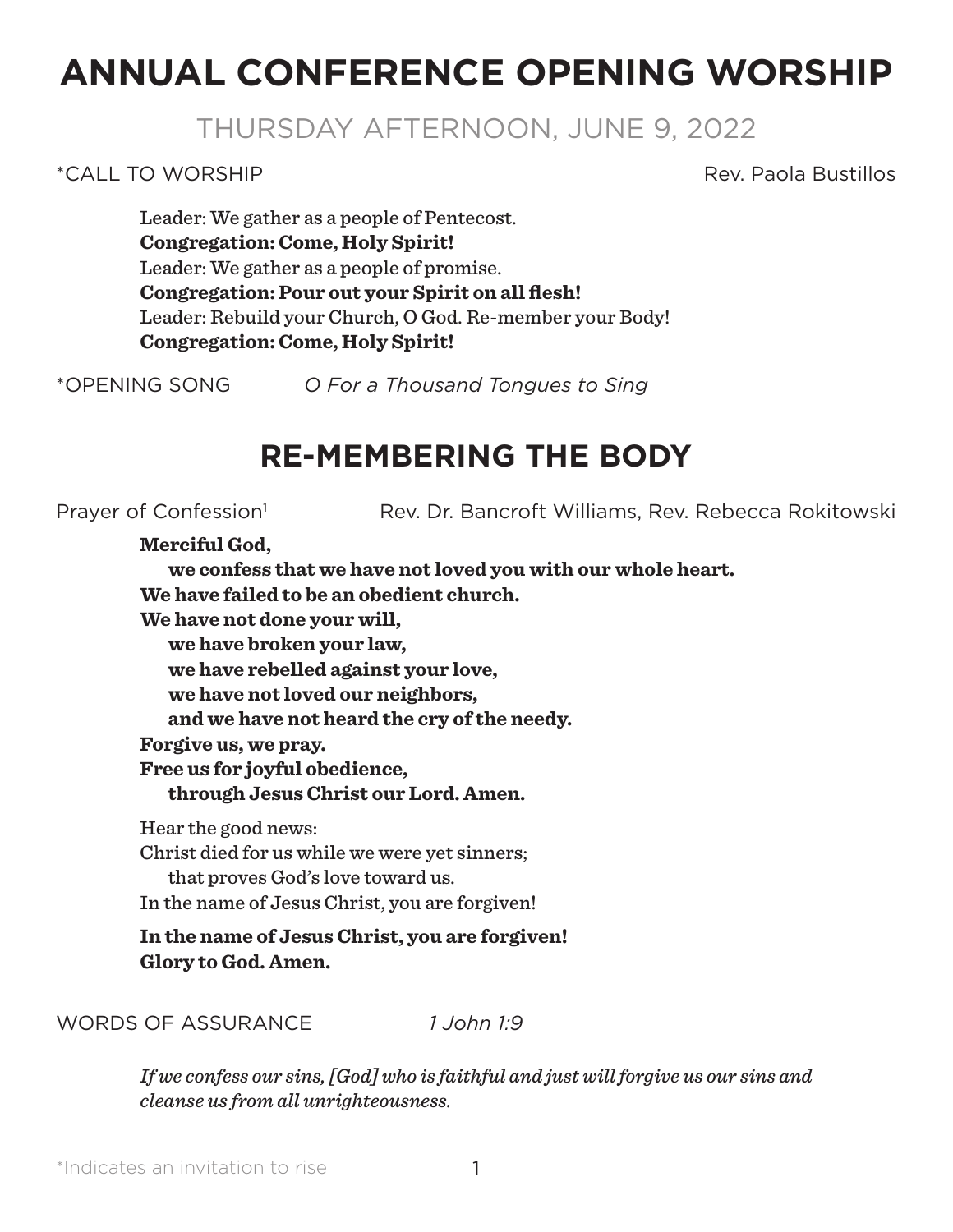\*SONG OF GRATITUDE *Holy, Holy, Holy*

## **REMEMBERING WHOSE WE ARE**

SCRIPTURE *Galatians 3:26-29 (CEB)* Rev. Eliantus Valmyr

*You are all God's children through faith in Christ Jesus. All of you who were baptized into Christ have clothed yourselves with Christ. There is neither Jew nor Greek; there is neither slave nor free; nor is there male and female, for you are all one in Christ Jesus. Now if you belong to Christ, then indeed you are Abraham's descendants, heirs according to the promise.*

\*SUNG RESPONSE TO THE WORD *Friend of God*

INVITATION TO THE FONT And the Second Second Bishop Ken Carter

THANKSGIVING OVER THE WATER **Bishop Ken Carter** Bishop Ken Carter

COMMUNAL REAFFIRMATION OF THE BAPTISMAL COVENANT

Bishop Carter: Remember your baptism and be thankful. **Congregation: Amen.**

### \*SIGNS OF PEACE AND RECONCILIATION

As forgiven people let us offer one another signs of reconciliation and love.

### \*CLOSING HYMN OF PRAISE *And Are We Yet Alive*

*<sup>1</sup> From The United Methodist Hymnal. Copyright 1989 by The United Methodist Publishing House. Used by permission. p. 8.*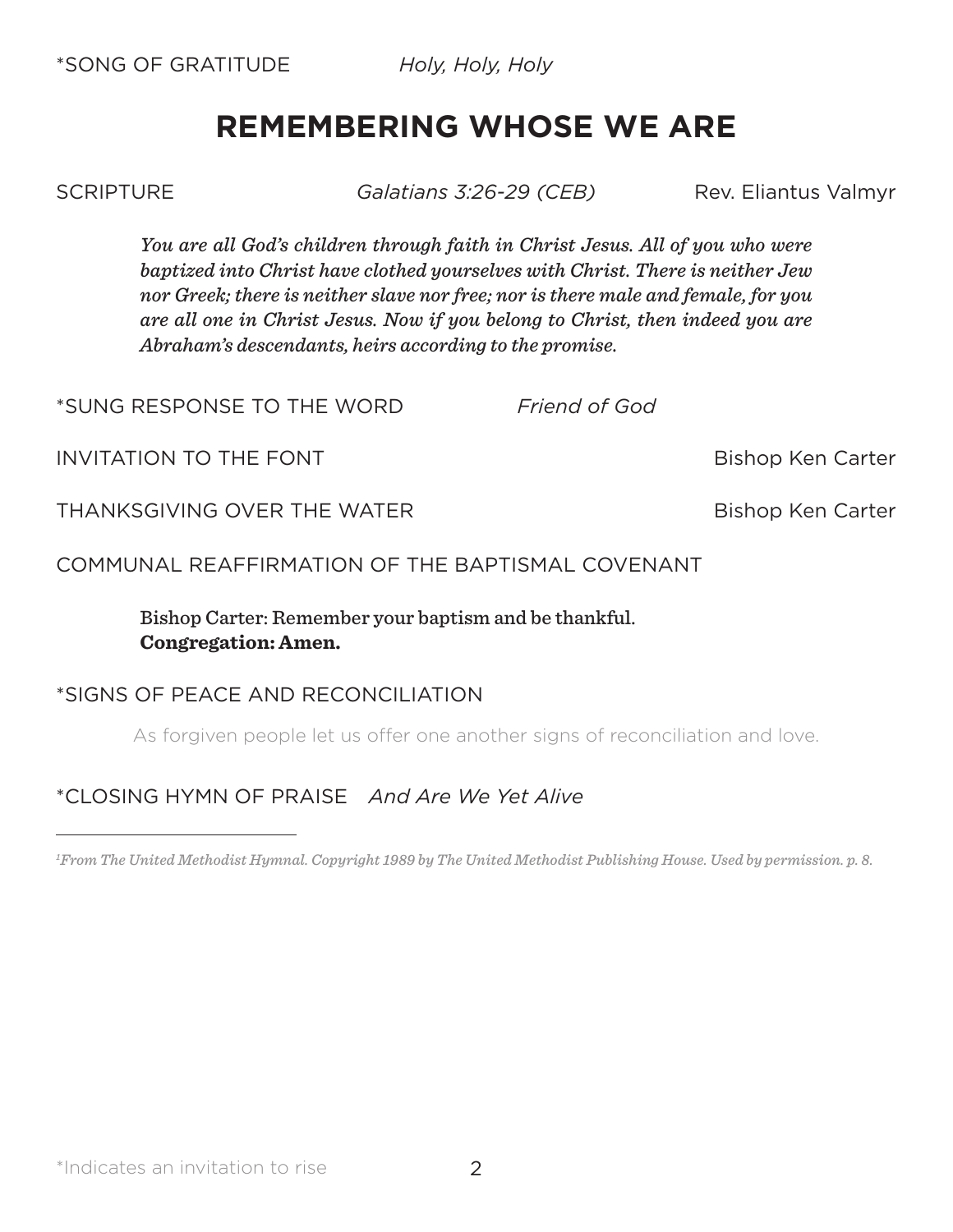## **RETIREMENT RECOGNITION SERVICE**

THURSDAY AFTERNOON, JUNE 9, 2022

\*GATHERING SONG *Life is Beautiful*

GREETING Bishop Ken Carter

## **RETIREMENT RECOGNITION**

PRAYER *At the Beginning of Retirement* Rev. Debra Thompson

Eternal God, you hold the times and seasons, endings and beginnings, in your hands. Bless these friends, who now enter a new time of life. We give you thanks for tasks accomplished, for the joys and pains woven into the fabric of their years. Give them the guidance of your Holy Spirit. May days no longer filled with old obligations be free for new activities and associations. May fears and uncertainties about the future be transformed into quiet confidence. May each new day be received as a sacred trust and lived to your glory, through Jesus Christ our Savior. **Amen.**

SCRIPTURE *Ecclesiastes 3:1-8* Rev. Gary Logan, Rev. Nicole Logan

*For everything there is a season, and a time for every matter under heaven: a time to be born, and a time to die; a time to plant, and a time to pluck up what is planted; a time to kill, and a time to heal; a time to break down, and a time to build up; a time to weep, and a time to laugh; a time to mourn, and a time to dance; a time to throw away stones, and a time to gather stones together; a time to embrace, and a time to refrain from embracing; a time to seek, and a time to lose; a time to keep, and a time to throw away; a time to tear, and a time to sew; a time to keep silence, and a time to speak;*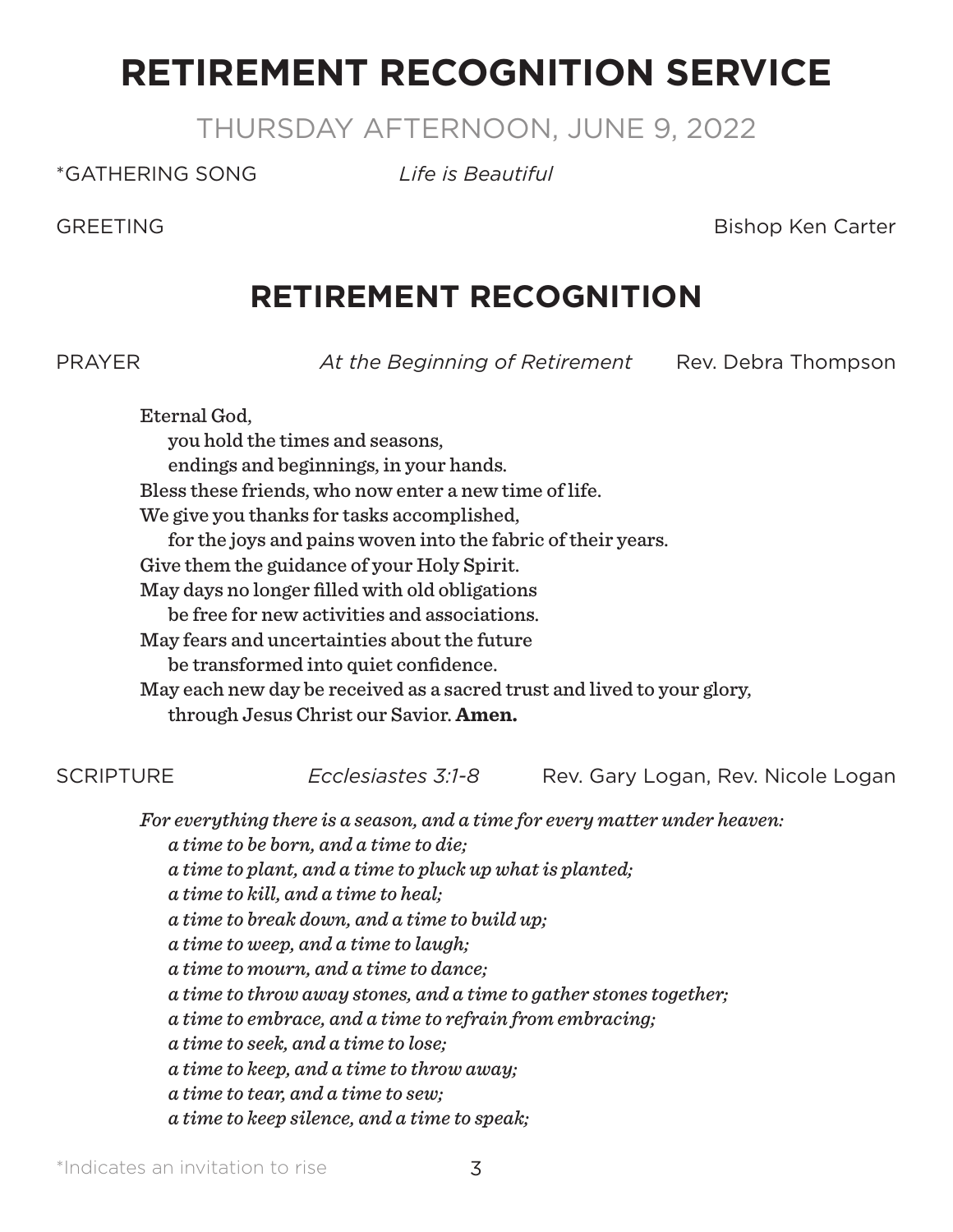*a time to love, and a time to hate; a time for war, and a time for peace.*

### PRESENTATION OF RETIRING SERVANTS Rev. Frank Adams, Rev. Caitlin White

### CELEBRATION OF RETIREES

| Mark Becker           | <b>June Edwards</b> |
|-----------------------|---------------------|
| David Branson         | Pam Feeser          |
| <b>Kandace Brooks</b> | Kim Griffith        |
| <b>Brian Carr</b>     | Howard Grimmenga    |
| Kirk Dana             | <b>Bruce Jones</b>  |
| <b>Clarence DeSue</b> | Larry Lake          |
| H. Clark Edwards      | Lynn Leonard        |

Jim Mitchell Gary Morris Richard Nussel Steve Polk John Quinton James Renault Cruz Edwin Santos

Dan Search Thom Shafer Walker Walker Vic Willis

### *After all the retirees have been recognized:*

Bishop: Brothers and sisters in Christ, you came to us from congregations where the Spirit of the Lord was upon you; and you were charged to love, serve and pray for all the people amongst whom you worked, caring for the young and old, strong and weak, rich and poor. These things you have done.

> At your licensing or ordination, you received authority to read the Holy Scriptures, to preach the Word, to celebrate the Sacraments, and to Order the life of the Church. You have equipped the people of God to make disciples of Jesus Christ for the transformation of the world. By God's grace you did many things that seemed to be beyond your power. Continue to be true to your calling. May God's love and power be with you always.

Let us pray together.

**All: God of grace, we give you thanks for the ministry of these women and men and for the countless lives that have been changed through their faithful witness and service. Give them a sense of your abiding presence that they may continue to love and serve you, and ever grow in the grace and knowledge of Jesus Christ, in whose name we pray. Amen.**

## **THE PASSING OF THE MANTLE**

*A representative of the retiring class, Rev. Jim Mitchell, and a representative of the new full member class, Rev. Tamara Isidore, kneel.*

*The Bishop takes the mantle and places it on the shoulders of the representative of the retiring class. The representative of the retiring class rises and says:*

> In the book of Kings we read of the Prophet Elijah's ministry. The mantle, symbolic of submission to God, fell upon the younger prophet, Elisha,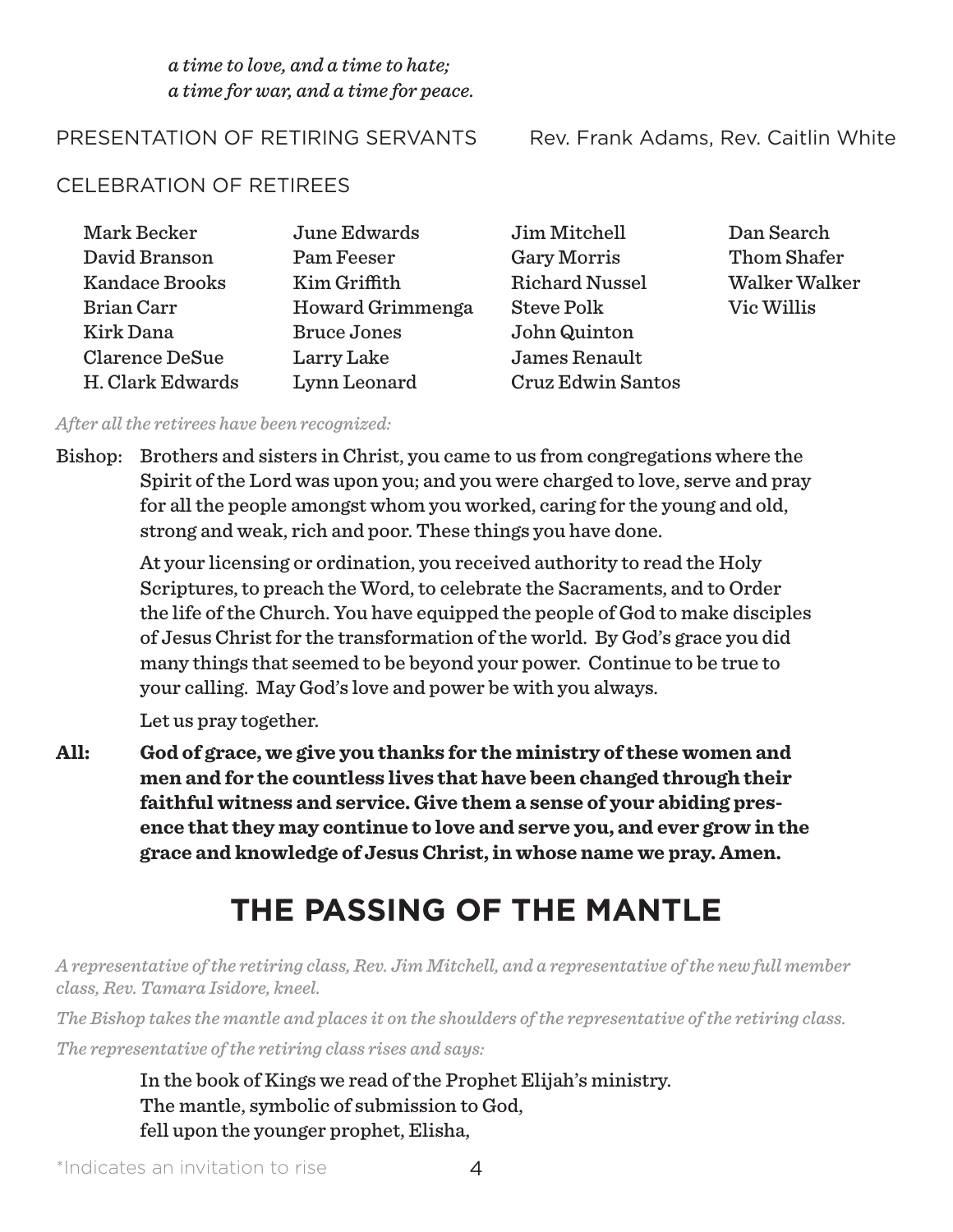and the spirit of Elijah rested upon Elisha.

*The representative of the retiring class then places the mantle on the shoulders of the representative of the new full member class and says:*

I transfer this mantle from our generation to the young, indicating thereby that the responsibilities and dedication of the older generation will be caught up and carried on by the young, and the spirit of today's Elijahs will rest upon today's Elishas.

*The representative of the new class rises, turns to the retiring class and says:*

We who come after you take up the mantle, which falls upon us. May we inherit a double share of your spirit.

\*CLOSING SONG *Victory in Jesus*

## **THE CHARGE**

\*DISMISSAL WITH BLESSING Bishop Ken Carter

For everything there is a season, a time for every matter under heaven. So, too, there is a time for movement, new adventure, fields of service not yet touched. With love, we send you forth in the spirit of John Wesley: May the world be your parish.

Go into the world and respond to the love of Christ in all you do. Live out the vision God has given you. May God's mercy, grace, and peace be with you. May you be channels for God's mercy, grace, and peace to the world wherever you may be! Amen.

*Service adapted from The United Methodist Book of Worship. Copyright 1992 by The United Methodist Publishing House. Used by permission.*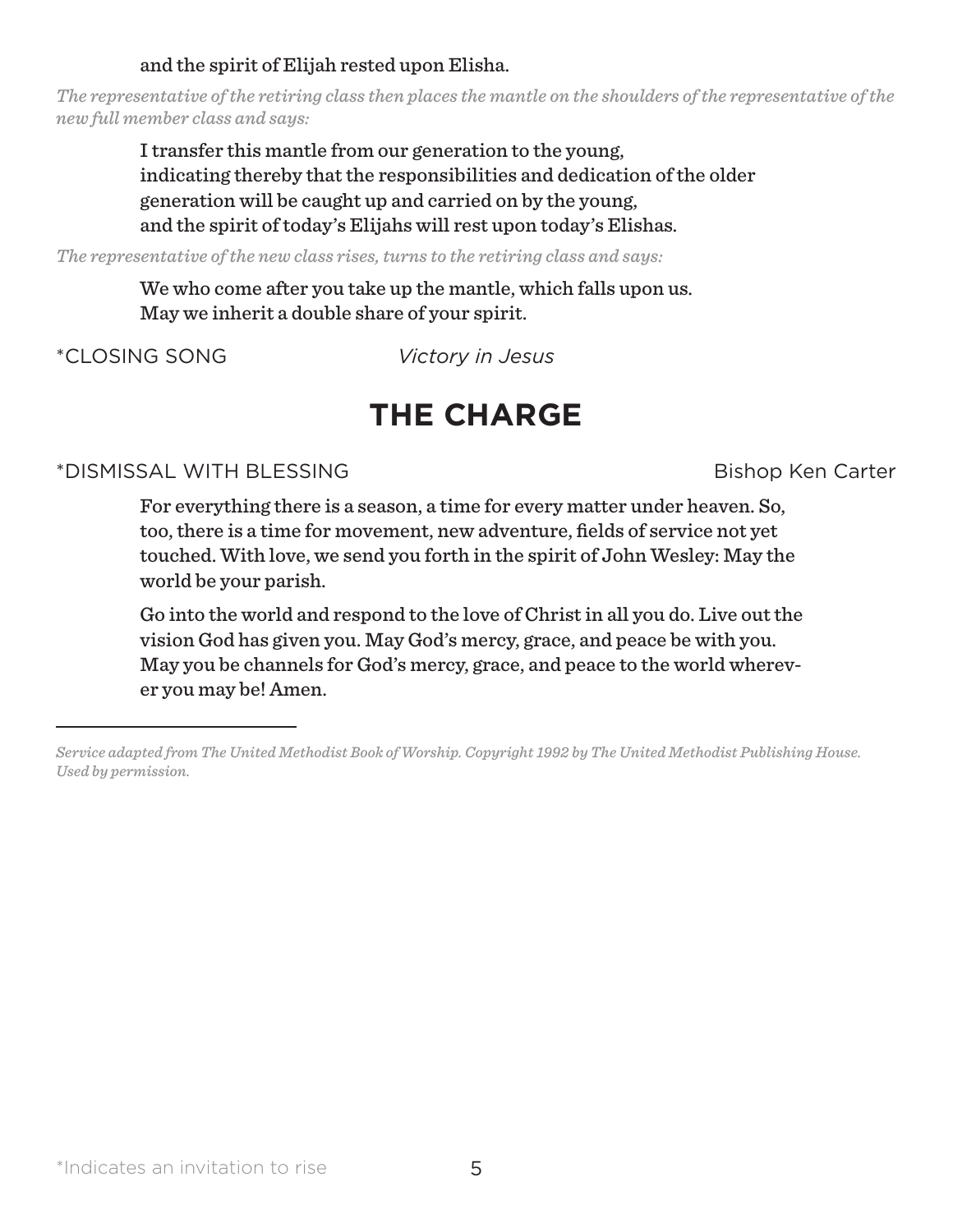## **SERVICE OF WORD AND TABLE**

## THURSDAY EVENING, JUNE 9, 2022

GATHERING MUSIC *Come Thou Fount*

*God So Loved*

CALL TO WORSHIP *Greeting1* Rev. Sherlain Stevens, Rev. Sarah Wise

And in the last days it shall come to pass, God declares, that I will pour out my Spirit on all flesh,

**And your sons and daughters shall prophesy, your old shall dream dreams, and your young shall see visions.**

When the Day of Pentecost had come,

they were all gathered together in one place.

**And suddenly a sound came from heaven like the rush of a mighty wind and it filled all the house where they were sitting.**

And there appeared to them tongues as of fire, distributed and resting on each of them. **And they were all filled with the Holy Spirit.**

### \*OPENING SONGS OF PRAISE

*Cornerstone / How Great Thou Art Did You Feel the Mountains Tremble*

### OPENING PRAYER Rev. Bo Sim

God of wind, word, and fire, we bless your name this evening for sending the light and strength of your Holy Spirit. We give you thanks for all the gifts, great and small, that you have poured out upon your children. Accept us with our gifts to be a living praise and witness to your love throughout all the earth; through Jesus Christ, who lives and reigns with you in the unity of the Holy Spirit, one God, forever. Amen.

### A WORD ABOUT OFFERINGS Rev. Alex Shanks, Rev. Dr. Cynthia Weems

The Bishop's Offering for Annual Conference 2022 will support technology grants for rural, small membership and ethnic churches as well as Encounter with Christ in Latin America and the Caribbean.

### INTRODUCTION OF BISHOP FRANK M. REID, III Bishop Ken Carter

 $*$ Indicates an invitation to rise  $\overline{6}$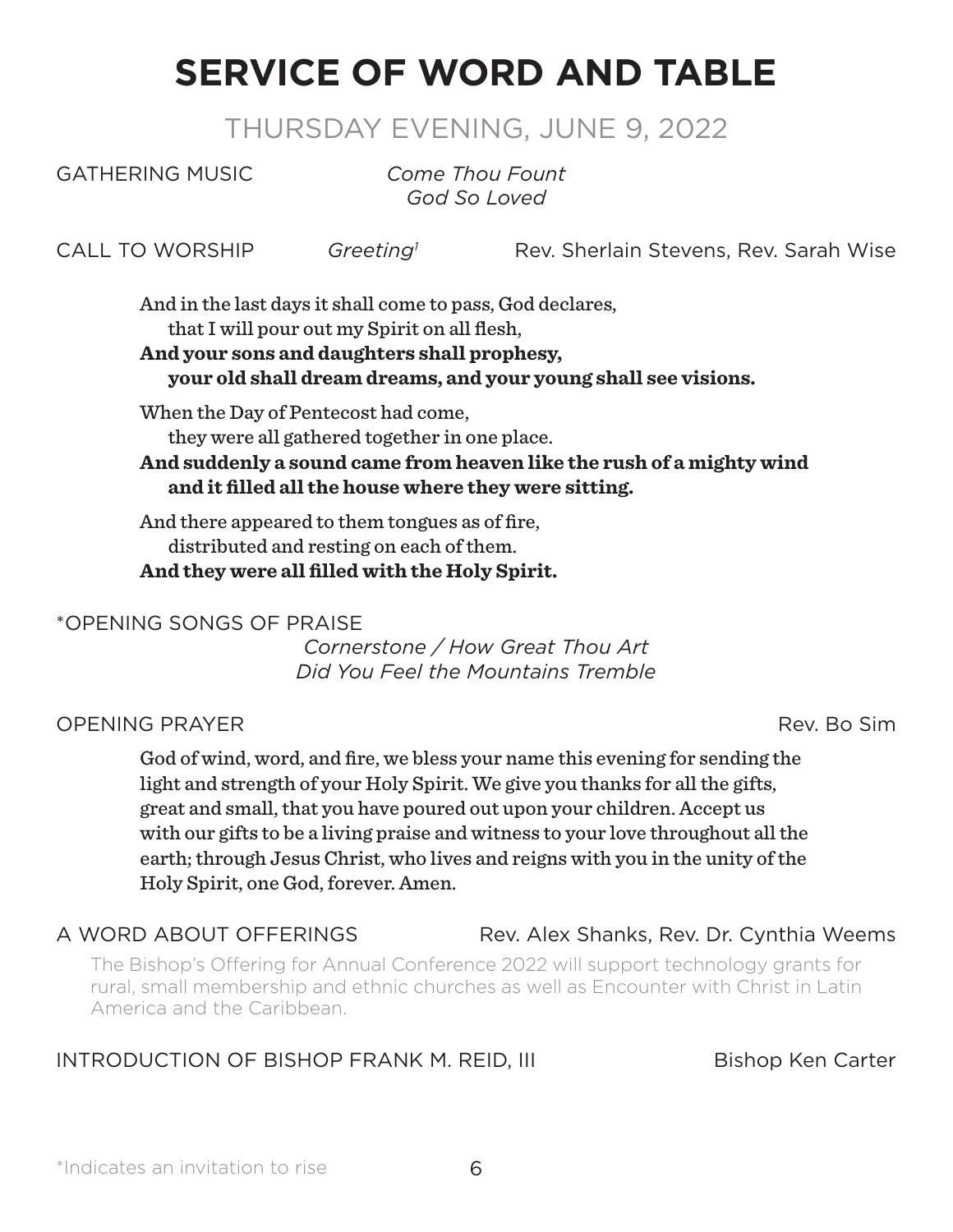*But now I said to them, "You know very well what trouble we are in. Jerusalem lies in ruins, and its gates have been destroyed by fire. Let us rebuild the wall of Jerusalem and end this disgrace!" Then I told them about how the gracious hand of God had been on me, and about my conversation with the king.*

*They replied at once, "Yes, let's rebuild the wall!" So they began the good work.*

*But when Sanballat, Tobiah, and Geshem the Arab heard of our plan, they scoffed contemptuously. "What are you doing? Are you rebelling against the king?" they asked.*

*I replied, "The God of heaven will help us succeed. We, his servants, will start rebuilding this wall. But you have no share, legal right, or historic claim in Jerusalem."*

SERMON *God Will Help Us Succeed!* Bishop Frank M. Reid, III

OFFERTORY PRAYER Bishop Ken Carter

OFFERTORY SONGS *All Glory Be to Christ Doxology*

THE GREAT THANKSGIVING Bishop Frank M. Reid, III, Bishop Ken Carter

THE LORD'S PRAYER

**Our Father, who art in heaven Hallowed be thy name Thy Kingdom come, Thy will be done On earth as it is in heaven. Give us this day our daily bread And forgive us our trespasses As we forgive those who trespass against us. And lead us not into temptation,**

**But deliver us from evil. For Thine is the Kingdom, And the power and the glory forever. Amen.**

SHARING OF THE BREAD AND CUP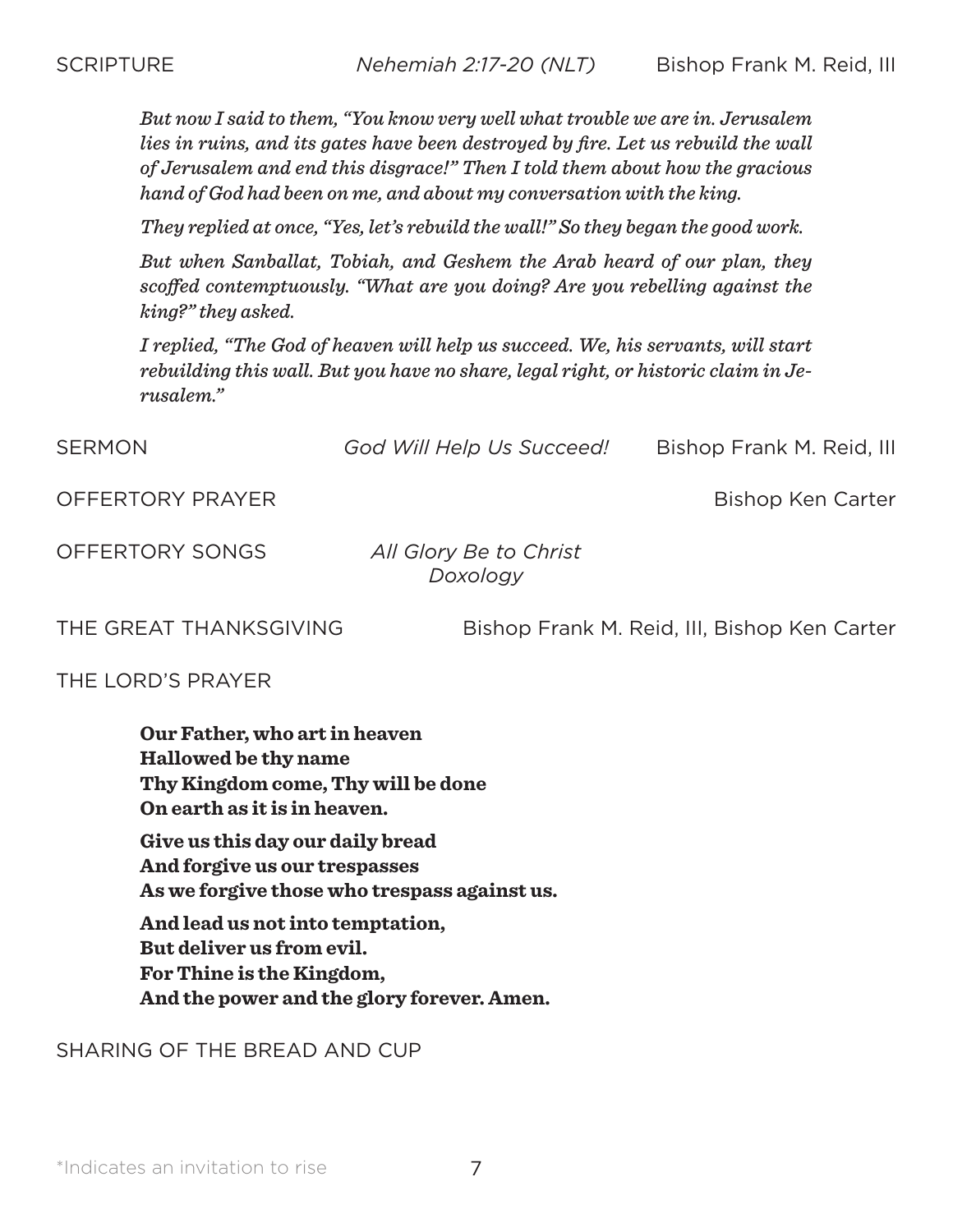SONGS DURING COMMUNION *Come As You Are*

*Used to This Jireh Jesus Paid It All*

UNISON CLOSING PRAYER *Living Vital Worship2* Bishop Frank M. Reid, III

**God has told us what is good and what the Lord requires from us: to do justice, love kindness, and walk humbly with our God. For just as the body without the spirit is dead, so faith without works is also dead. By the mercies of God, we present our bodies as a living sacrifice, holy and acceptable to God, which is our spiritual worship. We will deny ourselves, take up our cross, and follow Christ. And as we go, we will make disciples of all nations, baptizing them in the name of the Father and of the Son and of the Holy Spirit, and we will teach them to obey everything that Christ has commanded us. Amen.**

\*CLOSING HYMN OF PRAISE *Blessed Assurance*

\*BENEDICTION Bishop Ken Carter

*<sup>1</sup> From The United Methodist Book of Worship, #406. Copyright 1992 by The United Methodist Publishing House. Used by permission.*

*<sup>2</sup> Adapted from Micah 6:8, James 2:26, Romans 12:1, Matthew 16:24, and Matthew 28:19-20 (NRSV) for "Responsive Reading for Laity Sunday: Living Vital Worship". DefiningGrace.com*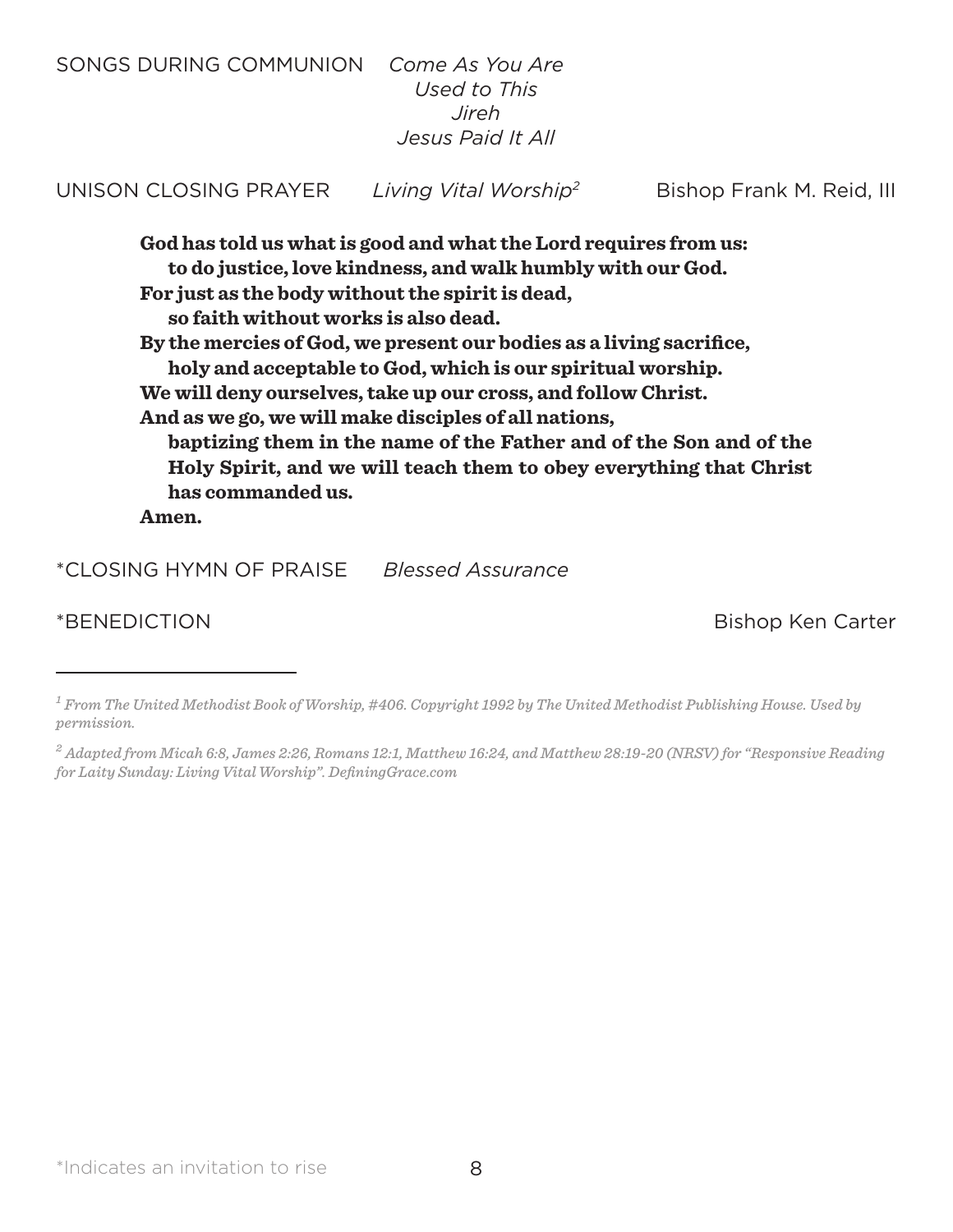## **SERVICE OF REMEMBRANCE**

## FRIDAY MORNING, JUNE 10, 2022

\*GATHERING MUSIC *I Heard the Voice of Jesus Say* First UMC, Miami

### \*RESPONSIVE GREETING1 Bishop Ken Carter

We have gathered here to celebrate the lives of those who have served faithfully through the years and now share the triumph of Christ. **We affirm with praise and thanksgiving the goodness of our Lord.** Let us rejoice in God's presence with us, in death as in life, among those who mourn as with those who now see Christ face to face. **In the midst of our grief we sing with joy,**

**for God's love is over all that has been made. Blessed be God's glorious name for ever.**

OPENING PRAYER<sup>2</sup> and the van Son Neill and Son Neill and Son Neill and Son Neill and Son Neill and Son Neill and Son Neill and Son Neill and Son Neill and Son Neill and Son Neill and Son Neill and Son Neill and Son Neill

Almighty God, our Father, from whom we come, and to whom our spirits return: You have been our dwelling place in all generations. You have been our refuge and strength, a very present help in trouble. Grant us your blessing in this hour, and enable us so to put our trust in you that our spirits may grow calm and our hearts be comforted. Lift our eyes beyond the shadows of earth, and help us to see the light of eternity. So may we find grace and strength for this and every time of need; through Jesus Christ our Lord. **Amen.**

SCRIPTURE *Isaiah 40:1-2; 6-11; 28-31* Rev. David Schmidt

*Comfort, O comfort my people, says your God. Speak tenderly to Jerusalem, and cry to her that she has served her term, that her penalty is paid, that she has received from the Lord's hand double for all her sins. A voice says, "Cry out!" And I said, "What shall I cry?" All people are grass, their constancy is like the flower of the field.*

 $*$ Indicates an invitation to rise  $\overline{9}$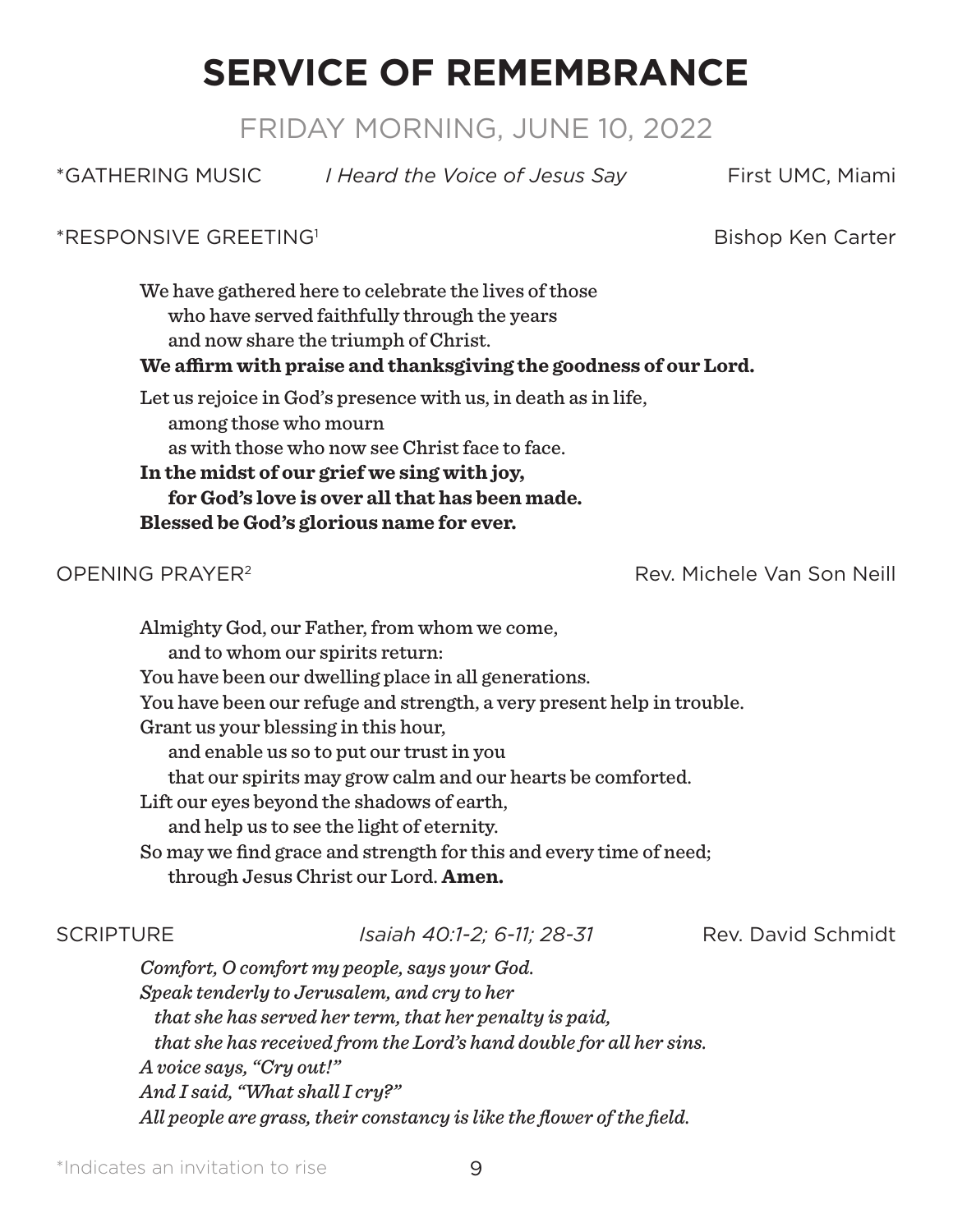*The grass withers, the flower fades, when the breath of the Lord blows upon it; surely the people are grass. The grass withers, the flower fades; but the word of our God will stand forever. Get you up to a high mountain, O Zion, herald of good tidings; lift up your voice with strength, O Jerusalem, herald of good tidings, lift it up, do not fear; say to the cities of Judah, "Here is your God!" See, the Lord God comes with might, and his arm rules for him; his reward is with him, and his recompense before him. He will feed his flock like a shepherd; he will gather the lambs in his arms, and carry them in his bosom, and gently lead the mother sheep. Have you not known? Have you not heard? The Lord is the everlasting God, the Creator of the ends of the earth. He does not faint or grow weary; his understanding is unsearchable. He gives power to the faint, and strengthens the powerless. Even youths will faint and be weary, and the young will fall exhausted; but those who wait for the Lord shall renew their strength, they shall mount up with wings like eagles, they shall run and not be weary, they shall walk and not faint.*

SERMON *A Present Comfort—A Future Hope* Rev. June Edwards

## **NAMING OF THE SAINTS**

### **Naming the Saints:** Rev. Judi New, Rev. Terry Knight, Rev. Debra Thompson **Lighting Candles of Remembrance:** Rev. Beth Gardner, Rev. Bill Knight, Rev. Ian Campbell

Instrumental underscore begins and continues throughout the Naming of the Saints.

### PRAYER3

Let us pray, We bless your name, O God, for all your servants who, having finished their course, now rest from their labors. Give us grace to follow the example of their steadfastness and faithfulness,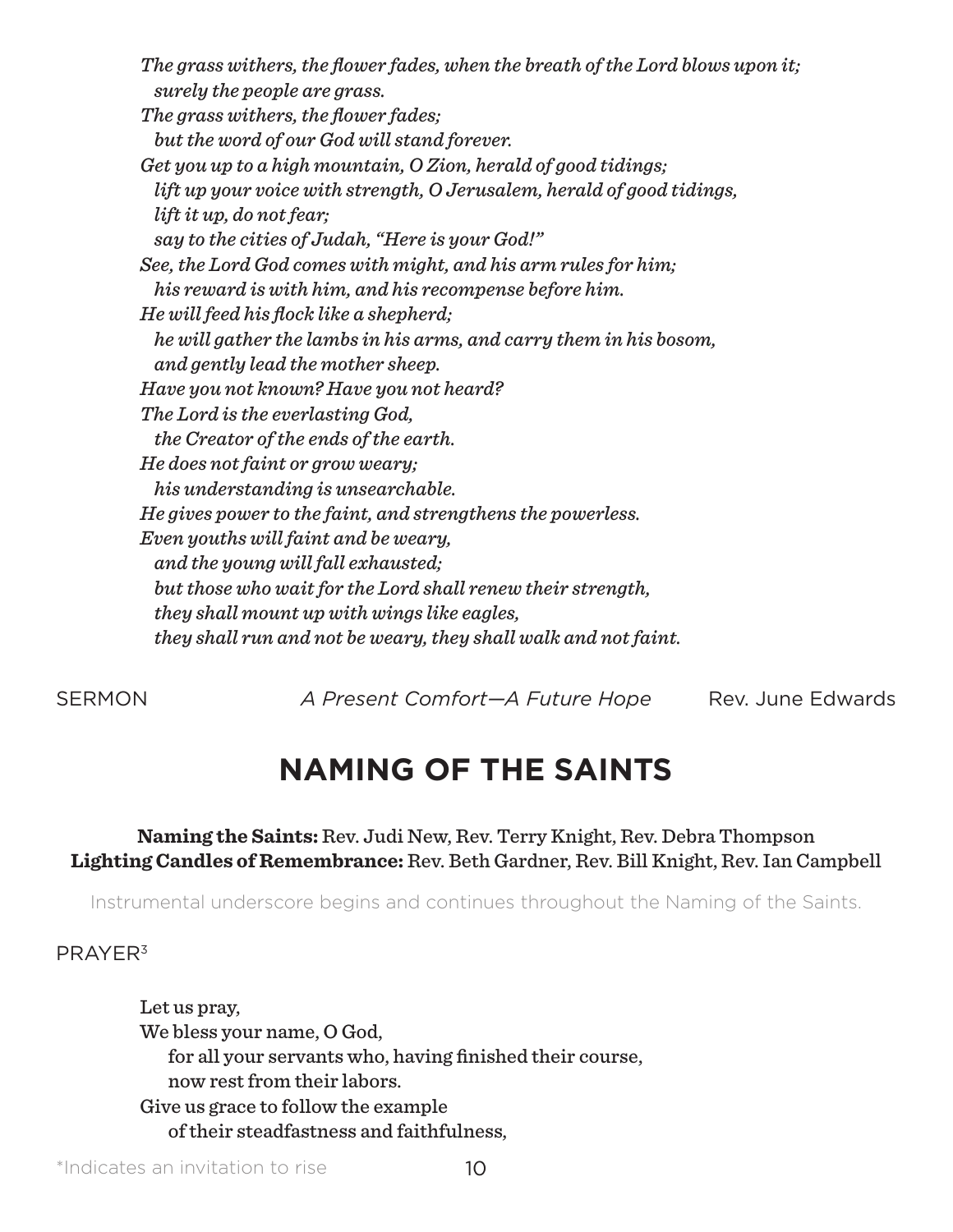### to your honor and glory; through Christ Jesus our Lord. **Amen.**

You are invited to stand as the person who touched your life in a special way is honored.

### **CLERGY**

| Robert Morrison Brittain May 30, 2021                                            |
|----------------------------------------------------------------------------------|
|                                                                                  |
|                                                                                  |
| Wilton "Wilt" Cary Carter September 5, 2021                                      |
| Charles Webb Courtoy October 3, 2021                                             |
| Gregory Floyd Duncan August 22, 2021                                             |
| Walter Dale Edwards <i>July 22, 2021</i>                                         |
| Lee Monroe FerDon December 30, 2021                                              |
| Marion "Mac" McCoy Gibbs <i>July 21, 2021</i>                                    |
| John Heyward Green May 31, 2021                                                  |
| H. Trall HeitzenraterJuly 22, 2021                                               |
| Albert Leroy Hicks (Local Pastor) December 11, 2021                              |
| George W. Holston, Jr. (Associate Member). November 11, 2021                     |
| James (Jim) Isaacson (Provisional Member) January 1, 2022                        |
| Paul Douglas Juvinall (Full Deacon) April 10, 2021                               |
| Neal LongJanuary 6, 2022                                                         |
| Lloyd C. McClelland, Sr. $\dots \dots \dots \dots \dots \dots \dots$ May 2, 2021 |
| Israel James Mitchell (Associate Member) . September 3, 2021                     |
| Howard Donald Mizell November 25, 2021                                           |
| Russell Mound Moore <i>July 10, 2021</i>                                         |
| Richard W. Neal  August 24, 2021                                                 |
| James Lynn Niemeyer (Local Pastor) August 2, 2021                                |
| George W. Norsworthy November 2, 2021                                            |
| Richard Carson Pedigo. November 13, 2021                                         |
| Hazel Jessie Porter (Provisional Member). December 7, 2021                       |
| Erle Leslie Prevatt (Local Pastor) $\dots \dots \dots \dots$ July 25, 2021       |
| Samuel Harry Russell December 6, 2021                                            |
| John Paul Sampley September 25, 2021                                             |
| Louis L. Shields (Associate Member). September 21, 2021                          |
| Booker C. Short Jr. $\dots \dots \dots \dots \dots$ . February 18, 2022          |
| William Arthur Smalling June 1, 2021                                             |
| David Douglas Spaulding  August 19, 2021                                         |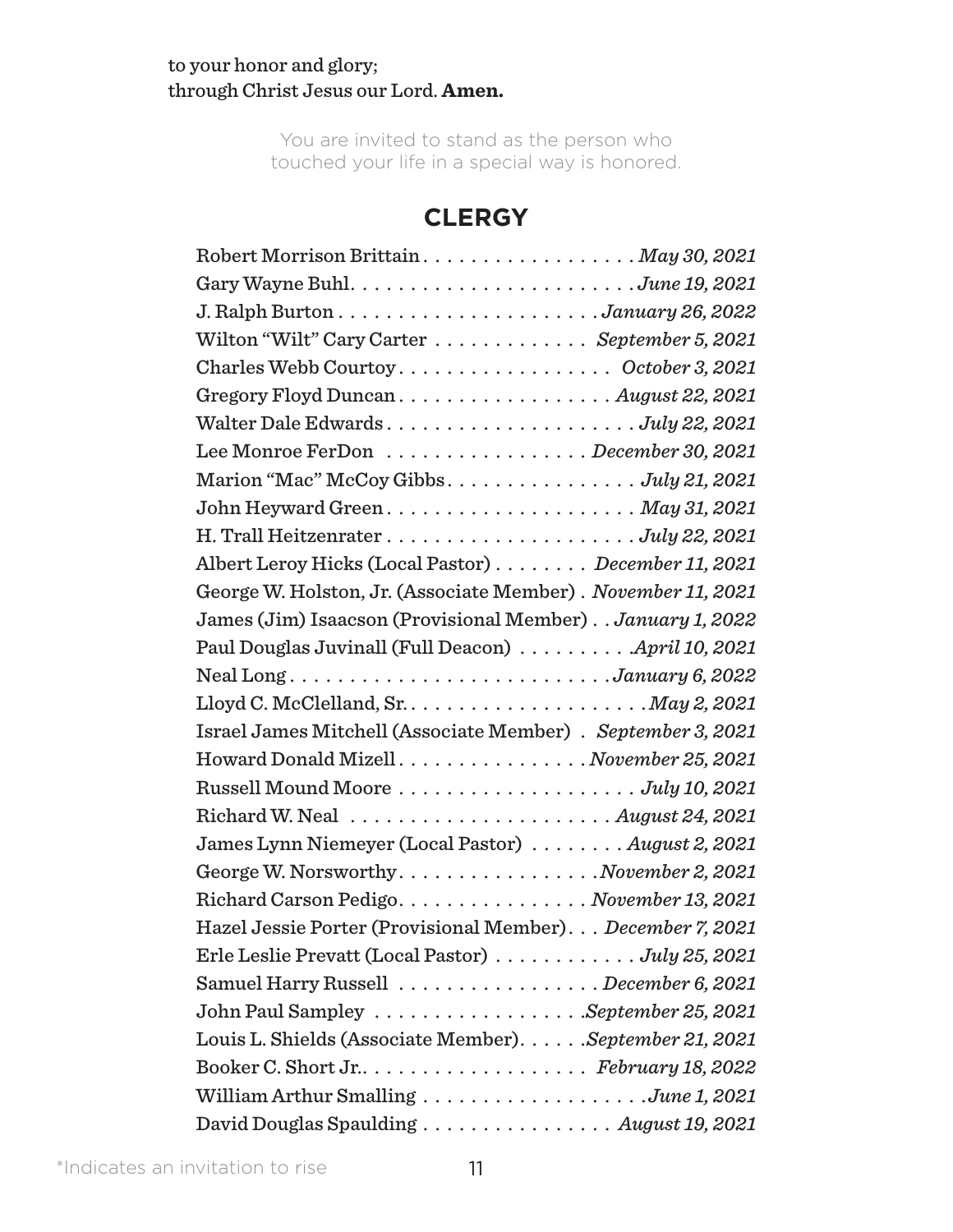| Mark Michael Stiles (Local Pastor) 4pril 11, 2022        |  |
|----------------------------------------------------------|--|
| William Bruce Walden November 14, 2021                   |  |
| Phillip Leonard White (Associate Member) August 24, 2021 |  |
|                                                          |  |
| Gabriela "Gabe" Wright  August 3, 2021                   |  |

### **SPOUSES**

| Edna Marie (Thompson, Mitchell) Brown October 20, 2021                            |  |
|-----------------------------------------------------------------------------------|--|
|                                                                                   |  |
| Vivian R. Colson $\ldots \ldots \ldots \ldots \ldots \ldots \ldots$ March 2, 2022 |  |
| Lois M. Craig. $\dots \dots \dots \dots \dots \dots \dots$ . February 13, 2022    |  |
|                                                                                   |  |
| Norma Mae DeRuyter September 19, 2021                                             |  |
| Annabelle Foster Fisackerly August 22, 2021                                       |  |
|                                                                                   |  |
| Annie Mae GeorgeJune 16, 2021                                                     |  |
| Patricia Singletary Gray November 13, 2021                                        |  |
| Catherine L. Griffith January 30, 2022                                            |  |
|                                                                                   |  |
|                                                                                   |  |
| Clarice Anita Johnson January 4, 2022                                             |  |
|                                                                                   |  |
| Jerry Countryman Marshall March 3, 2022                                           |  |
| Dorothy "Dotsy" Lee Stewart McGahey August 15, 2021                               |  |
| Mary M. Middlebrooks September 19, 2021                                           |  |
| Elizabeth "Joyce" (Lakin) Mitchell December 6, 2021                               |  |
| Christine Moody-Mills  March 1, 2022                                              |  |
| Rosalie B. Green Morris August 18, 2021                                           |  |
| Diane E. Eschrich Mullinax May 22, 2021                                           |  |
| Irma Lee Pickard Norman August 14, 2021                                           |  |
|                                                                                   |  |
| Geraldyne "Gerrie" Dorothy Schultz Parsons March 2, 2021                          |  |
| Beverly Brown Peace $\dots \dots \dots \dots \dots \dots \dots$ $May\ 12, 2021$   |  |
| Marcia PolischuckJune 21, 2020                                                    |  |
|                                                                                   |  |
| Hazel Wainwright Ryan January 22, 2021                                            |  |
|                                                                                   |  |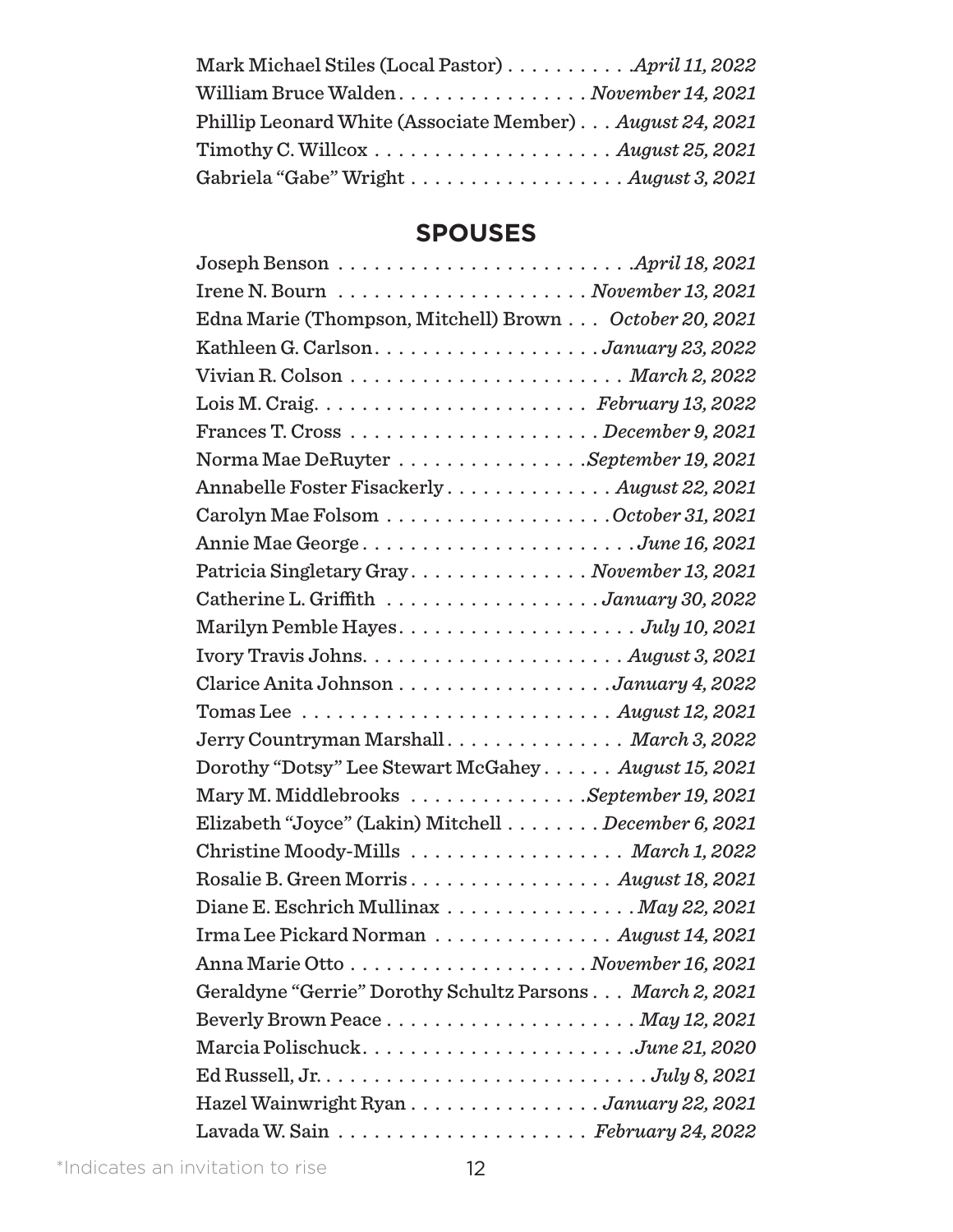| Helen Joan Tracy $\,\ldots\, \ldots\, \ldots\, \ldots\, \ldots\, \ldots\, \ldots\, June$ 15, 2021 |  |
|---------------------------------------------------------------------------------------------------|--|
| Dorothy W. Watts $\dots\dots\dots\dots\dots\dots\dots$ December 18, 2021                          |  |
| Barbara Ann White $\,\dots\, \dots\, \dots\, \dots\, \dots\, \dots\, July$ 5, 2021                |  |

### \*UNISON PRAYER FOR THE SAINTS AND THE FAITHFUL DEPARTED4

**O God of both the living and the dead, we praise your holy name for all your servants who have faithfully lived and died. We thank you for the sacred ties that bind us to those unseen who encompass us as a cloud of witnesses. We pray that, encouraged by their example and strengthened by their fellowship, we may be diligent followers and that nothing will be able to separate us from your love in Christ Jesus our Lord. Amen.**

### \*CLOSING SONG OF TRIUMPH *For All the Saints* First UMC, Miami

### \*DISMISSAL WITH BLESSING Bishop Ken Carter

The peace of God, which passes all understanding keep your hearts and minds in the knowledge and love of God, and of God's Son, Jesus Christ our Savior. And the blessing of God Almighty—Father, Son, and Holy Spirit be among you and remain with you always. **Amen.**

POSTLUDE The Prayer **First UMC, Miami** 

*<sup>1</sup> From The United Methodist Book of Worship. Copyright 1992 by The United Methodist Publishing House. Used by permission. p. 737-738.*

*<sup>2</sup> Ibid., p. 159*

*<sup>3</sup> Ibid., p. 415*

*4 Ibid., p. 739*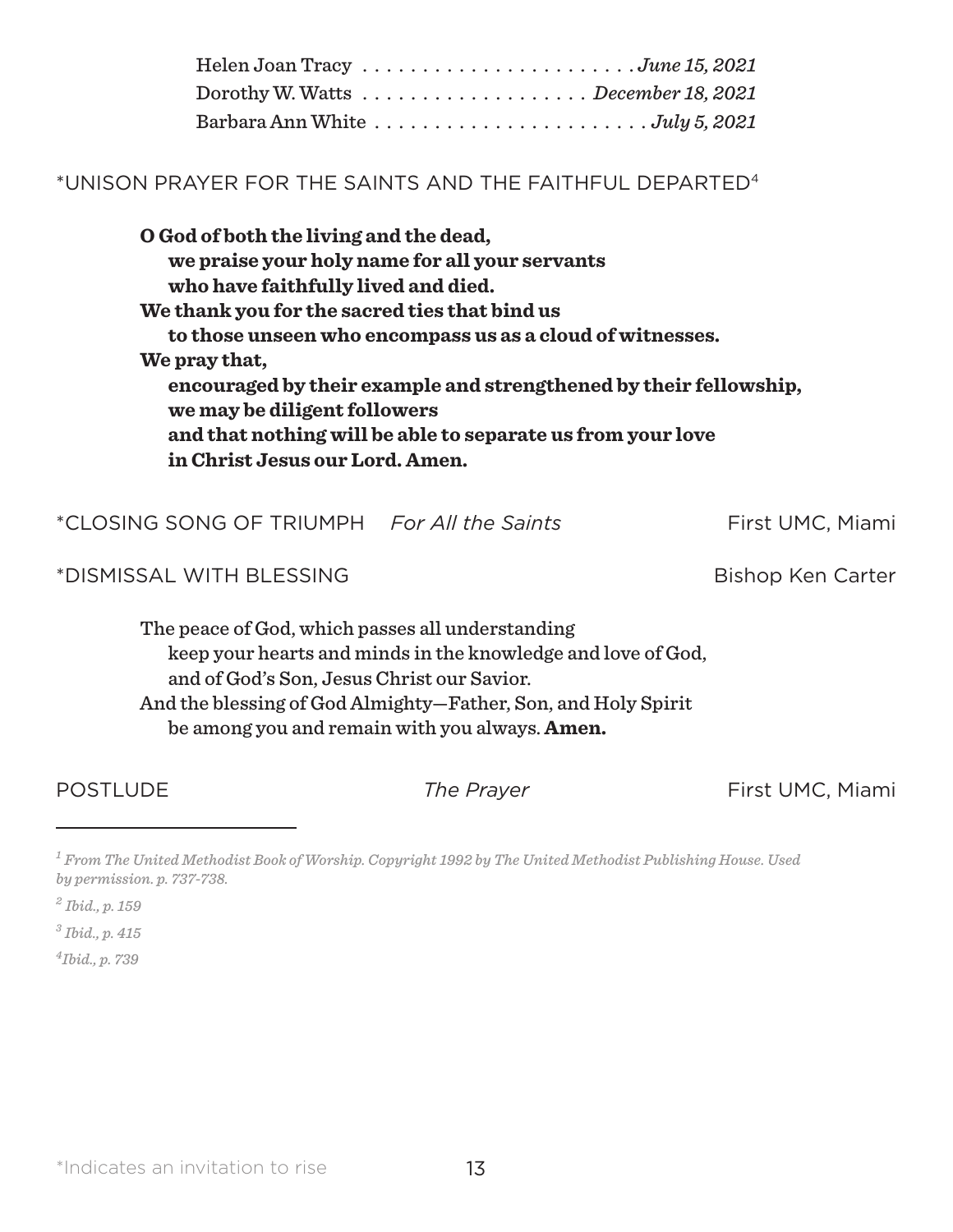## **FIXING OF APPOINTMENTS**

## SATURDAY MORNING, JUNE 11, 2022

### INTRODUCTION OF CABINET MEMBERS AND PRAYERS FOR THE DISTRICTS

### CHARGE TO LICENSED, COMMISSIONED, CONSECRATED, ORDAINED CLERGY

### *The Bishop:*

We are sent into the world by our missional God—Father, Son, and Holy Spirit. The love of God has been poured out for us in these days, reminding us of who we are, and is now poured through us for the world that God loves.

### *\*Clergy rise. The Bishop addresses the clergy:*

You are called to announce the good news, to share the grace of God with all people, to order the life of the church with integrity, to be signs of justice and compassion in communities across Florida and beyond. Will you accept these assignments, to build up the body of Christ and to make new disciples in new places and in new ways?

### *\*Clergy:*

**We will go where we are sent, to spread scriptural holiness, to feed the multitudes, to share leadership with laity, and to live in covenant with each other.**

*Clergy are seated.*

### CHARGE TO THE LAITY

*\*Laity rise. The Bishop addresses the Laity:*

"The world is our parish," John Wesley said. You are the people of God, living and serving in God's world. Will you receive these men and women as your leaders? And will you join them in connecting with God's mission-field that surrounds you?

*\*Laity:*

### **We affirm our faith and trust in Jesus Christ, we receive these persons as servants among us, and will support them in our shared ministries.**

*\*Clergy join Laity in standing. The Bishop addresses all:*

The Holy Spirit has led us in the discernment of gifts, and in listening to the needs of local churches, communities, and specialized ministries, for a larger purpose: that God's kingdom will come, on earth as it is in heaven. I declare the fixing of these appointments for the year 2022-2023.

*\*All:*

### **May the God who has called us equip us for every good work. Thanks be to God!**

*Following the Fixing of Appointments, we ask Branscomb Auditorium to be cleared to reset the room for the Service of Licensing, Commissioning, and Ordination. Thank you.*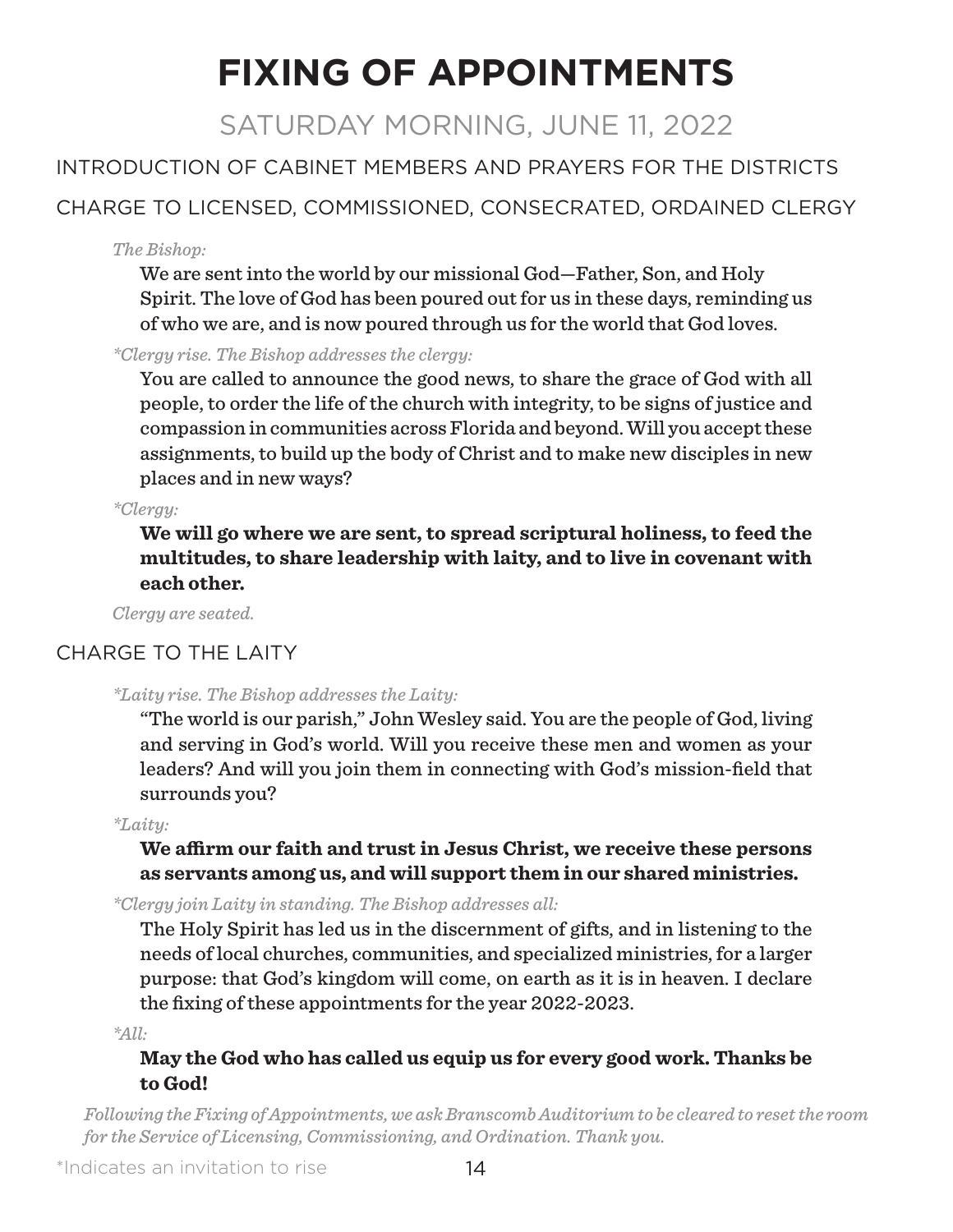## **SERVICE OF LICENSING, COMMISSIONING, AND ORDINATION**

## SATURDAY MORNING, JUNE 11, 2022

\*PROCESSIONAL SONG *Praise to the Lord, the Almighty*

\*GREETING AND PRAYER Bishop Ken Carter

| The grace of Jesus Christ be with you all.<br>And also with you.                                                                                                                                                                         |
|------------------------------------------------------------------------------------------------------------------------------------------------------------------------------------------------------------------------------------------|
| We come together to praise God,<br>to hear the Holy Word,<br>and to seek for ourselves and others<br>the power, presence, and direction of the Holy Spirit.                                                                              |
| Let us pray.                                                                                                                                                                                                                             |
| Eternal God, by Jesus Christ and the Holy Spirit<br>you gave to your apostles many excellent gifts.<br>Give your grace to all servants of your church,<br>that we may with diligence and faithfulness fulfill our various<br>ministries. |
| Grant that we your people may follow where you lead,<br>perfect our ministries, and live in joyful obedience to your will,<br>through Jesus Christ, our Savior. Amen.                                                                    |

### \*RECOGNITION OF OUR ONE MINISTRY AND OUR ONE BAPTISM

*The bishop, standing near a baptismal font, shell, or vessel of water, begins:*

Ministry is the work of God, done by the people of God. Through baptism all Christians are made part of the priesthood of all believers, the church, Christ's body, made visible in the world. We all share in Christ's ministry of love and service for the redemption of the human family and the whole of creation. Therefore, in celebration of our common ministry, I call upon all God's people gathered here:

*The bishop may scoop and pour water from the font, shell, or vessel and say:*

### Remember your baptism and be thankful. **We remember our baptism and affirm our common ministry.**

All people are seated.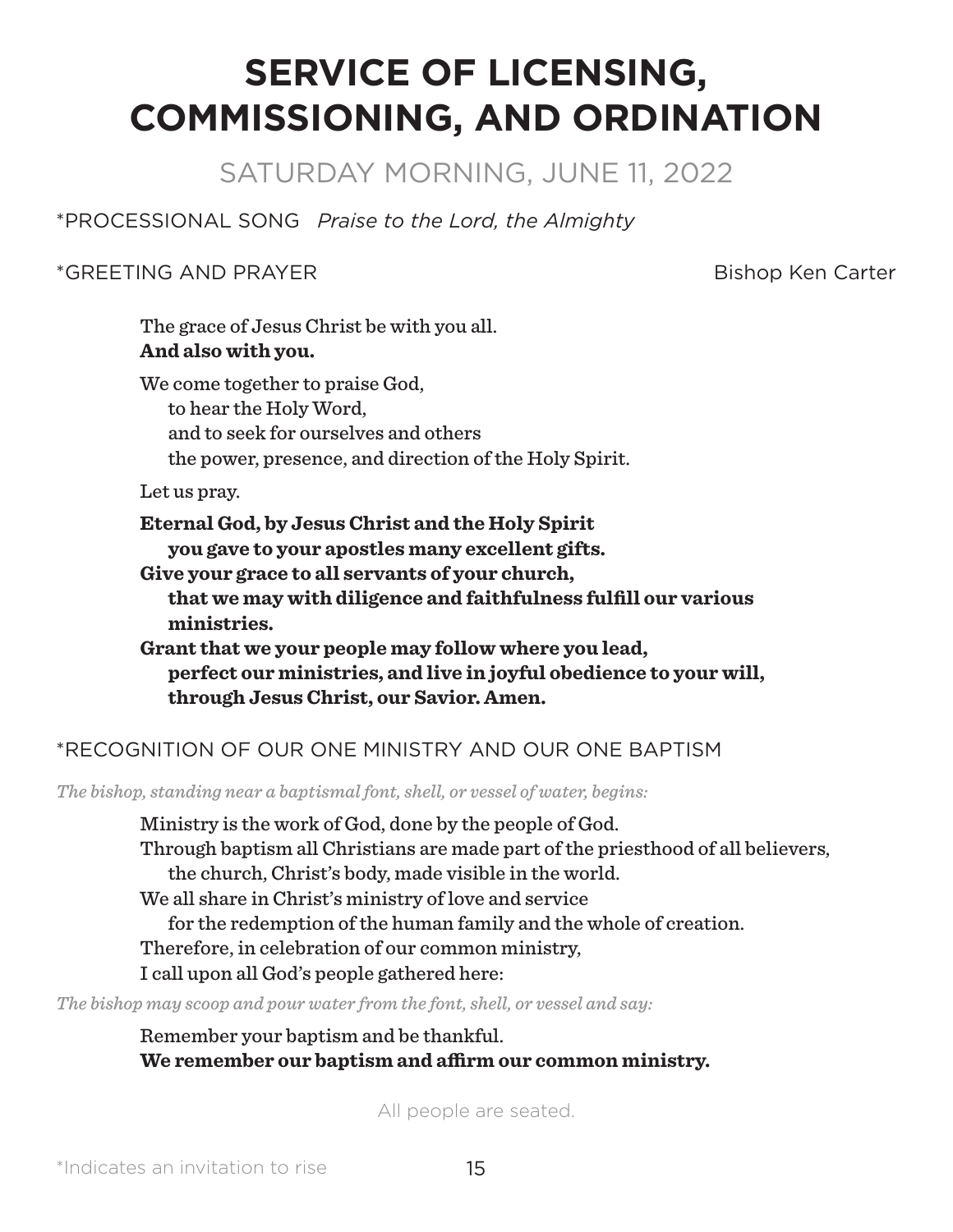## **PRESENTATION OF CANDIDATES**

The Conference Co-Lay Leaders, Alice Williams and Derrick Scott III, and the Chairperson of the Board of Ordained Ministry, The Reverend Magrey deVega, present to the Bishop those who are to be licensed, commissioned, and ordained.

*The Bishop stands before the Lord's Table, facing the people.*

*Co-Lay Leaders:*

On behalf of the laity of local congregations who have examined and approved these candidates,

*Chair of the Board of Ordained Ministry:*

and on behalf of the Board of Ordained Ministry of this annual conference, which has recommended these persons, and this annual conference, which has approved them,

*Together the Co-Lay Leaders and the member of the Board of Ordained Ministry:*

With our prayers and support we present

These persons to be licensed as local pastors *(local pastors stand)*

| Steve DeDea         | Cindy Long                     | David Schmidt   |
|---------------------|--------------------------------|-----------------|
| Tom Emigh           | <b>James Bryant Manning</b>    | Chandra Snell   |
| Kolby Golliher      | <b>Esther Morey</b>            | David Toombs    |
| Jeremy Knight       | Staci Plonsky                  | Lorayne Vallejo |
| <b>Brian Lawson</b> | <b>Richard Anthony Purcell</b> | Cedeño          |
| Nicholas Lee        | Inez Robinson                  |                 |

These persons to be commissioned as provisional deacon *(provisional deacon stands)*

| Carlene Barbeau | Carey Stevens | Erin Wagner |
|-----------------|---------------|-------------|
| Paola Bustillos | Anna Swygert  |             |

These persons to be commissioned as provisional elders *(provisional elders stand)*

| Tim Jones Barton | Shawn Klein        |
|------------------|--------------------|
| Lucas Bonates    | Gary Logan         |
| Mary Jackson     | Clark McClain      |
| William Kendust  | <b>Kipp Nelson</b> |
|                  |                    |

Sherlain Stevens Kaylee Vida Sarah Wise

These persons to be ordained deacons *(deacons stand)*

Michele Van Son Neill Sharon Surrency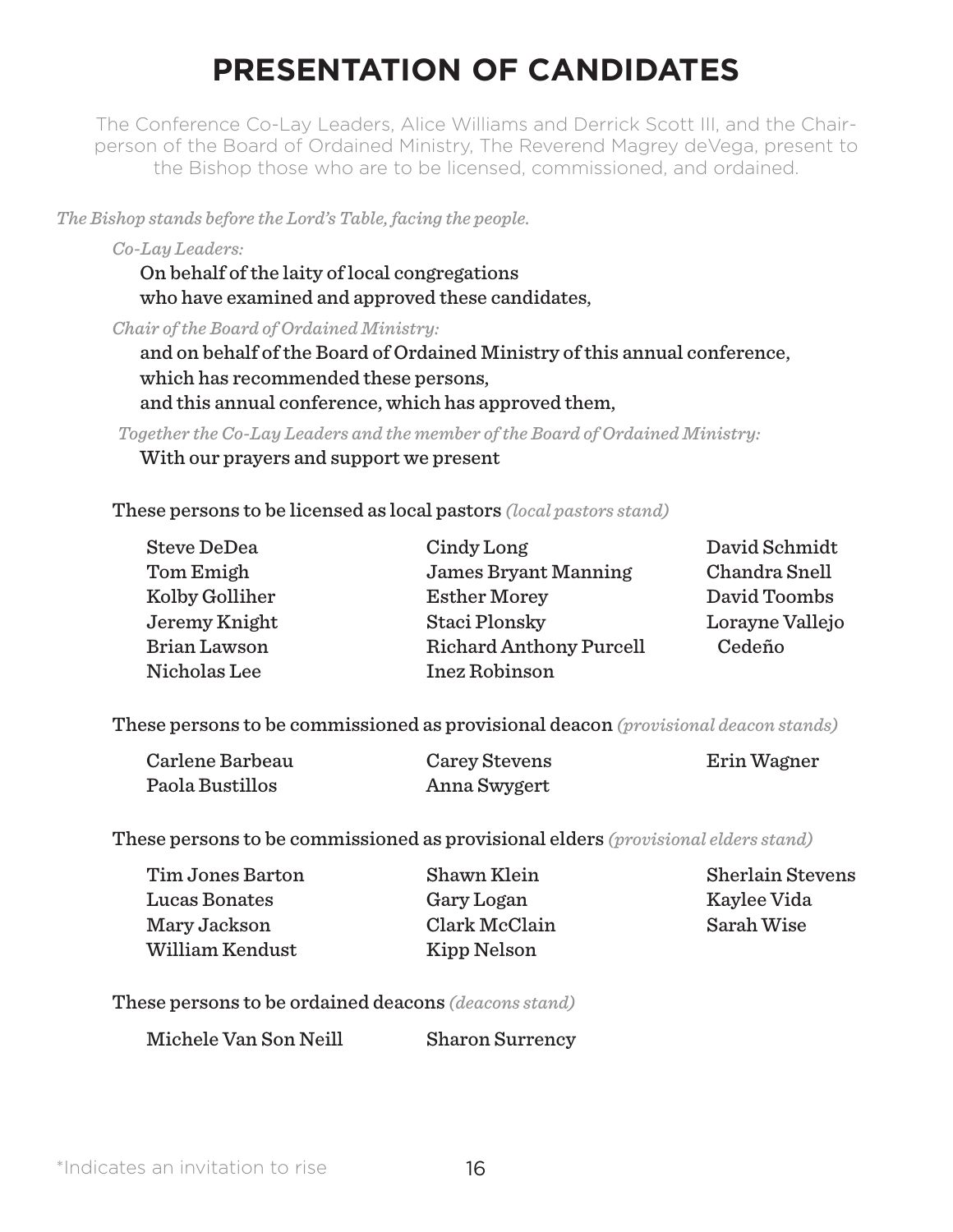These persons to be ordained elders *(elders stand)*

Frank Adams Jana Hall-Perkins Keith Harcombe Victoria Harrison

Tamara Isidore Nicole Logan Rebecca Rokitowski Debra Thompson

Eliantus Valmyr Caitlin White

*After all candidates have been presented, they remain standing, and the Bishop says:*

These persons are by God's grace to be licensed, commissioned or ordained to ministry in Christ's holy church. Those authorized by the Church to inquire about them have discerned that they are persons of sound learning and of Christian character, possess the necessary signs of God's grace, and have demonstrated a profound commitment to serve Jesus Christ. Therefore, we believe them to be duly called to serve God. We ask you, people of God, to declare your assent to these persons. Do you trust that they are worthy, by God's grace, to be licensed, commissioned or ordained? **We do! Thanks be to God!** Will you uphold them in their ministry?

**With God's help, we will!**

The Bishop, presenters, and candidates are seated.

SCRIPTURE *Mark 4:1-9* Rev. Magrey deVega

*Again he began to teach beside the sea. Such a very large crowd gathered around him that he got into a boat on the sea and sat there, while the whole crowd was beside the sea on the land. He began to teach them many things in parables, and in his teaching he said to them:*

*"Listen! A sower went out to sow. And as he sowed, some seed fell on the path, and the birds came and ate it up. Other seed fell on rocky ground, where it did not have much soil, and it sprang up quickly, since it had no depth of soil. And when the sun rose, it was scorched; and since it had no root, it withered away. Other seed fell among thorns, and the thorns grew up and choked it, and it yielded no grain. Other seed fell into good soil and brought forth grain, growing up and increasing and yielding thirty and sixty and a hundredfold."*

*And he said, "Let anyone with ears to hear listen!"*

SERMON The Parable of the Soils Bishop Ken Carter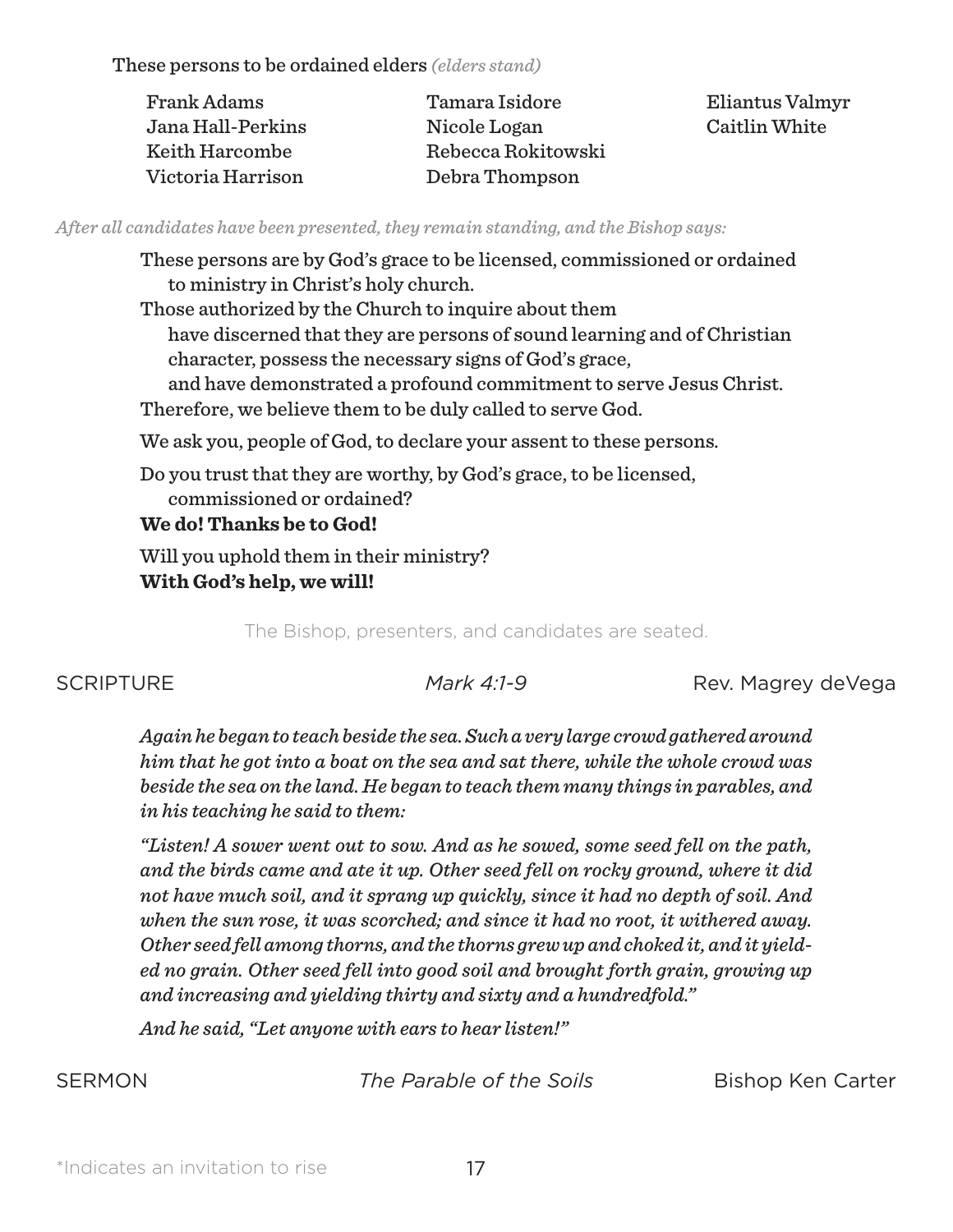**We believe in one God, the Father, the Almighty, maker of heaven and earth of all that is, seen and unseen. We believe in one Lord, Jesus Christ, the only Son of God, eternally begotten of the Father, God from God, Light from Light, true God from true God, begotten, not made, of one being with the Father; through him all things were made. For us and for our salvation he came down from heaven, was incarnate of the Holy Spirit and the Virgin Mary and became truly human. For our sake he was crucified under Pontius Pilate; he suffered death and was buried. On the third day he rose again in accordance with the Scriptures; he ascended into heaven and is seated at the right hand of the Father. He will come again in glory to judge the living and the dead, and his kingdom will have no end. We believe in the Holy Spirit, the Lord, the giver of life, who proceeds from the Father and the Son, who with the Father and the Son is worshiped and glorified, who has spoken through the prophets. We believe in the one holy catholic and apostolic church. We acknowledge one baptism for the forgiveness of sins. We look for the resurrection of the dead, and the life of the world to come. Amen.**

### OFFERTORY PRAYER **Rev. Sara McKinley**

Our offering at the Licensing, Commissioning and Ordination Service goes to support The Ministerial Education Fund

*The Ministerial Education Fund was established by the action of the 1968 General Conference. It is nurtured and funded by United Methodists to provide vitally needed scholar-*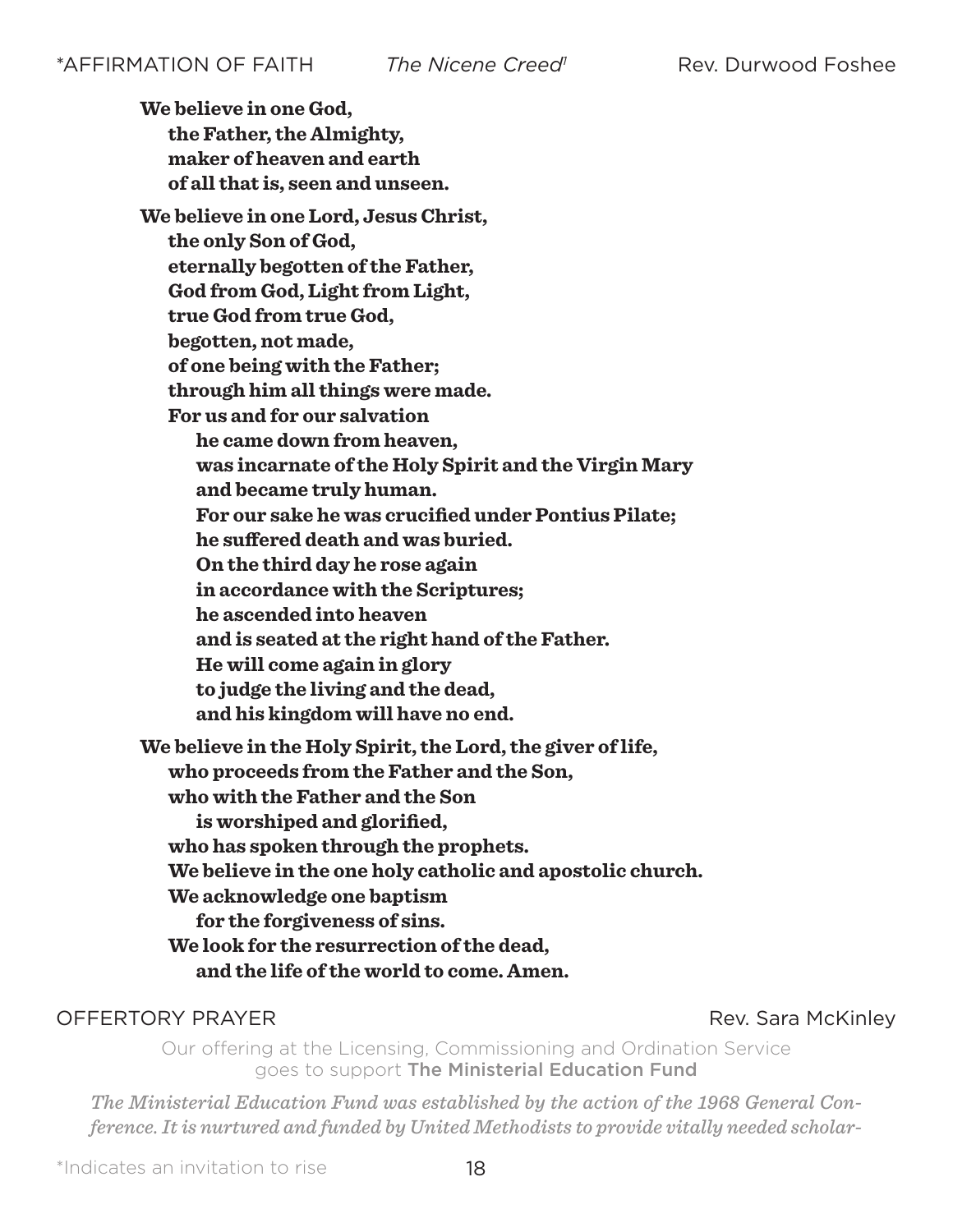*ships through annual conferences, essential funds for our 13 United Methodist seminaries in the United States, programs that encourage women and men to respond to the call to ordained ministry, continuing education for pastors across the connection and basic and advanced course of study education for local pastors. Every clergyperson who has served the United Methodist Church over the past 50 years has been shaped in part by the ministries and institutions supported by the Ministerial Education Fund.*

**SCAN ME** 

**Please give generously!**

**https://florida-reg.brtapp.com/MinisterialEducationFundDonations**

OFFERTORY HYMN *Called Me Higher* Meg Phillips + Eleven20 Worship

## **LICENSING OF LOCAL PASTORS**

Those who are to be licensed rise and proceed to the stage.

*When all are standing upon the stage, the Registrar of the Board of Ordained Ministry says:*

Dear friends, these persons have completed the requirements for the license as a local pastor and are recommended by the Board of Ordained Ministry. We have inquired diligently concerning them and have found them to be fit for this sacred vocation.

*The Bishop then asks the following questions of the Local Pastors to be licensed:*

Do you believe you are moved by the Holy Spirit to serve as a local pastor? **I do.**

Will you strive to live a life in keeping with what you preach? **I will.**

As the registrar of the Board of Ordained Ministry reads the names of those being licensed, the Bishop presents each candidate with the license for pastoral ministry.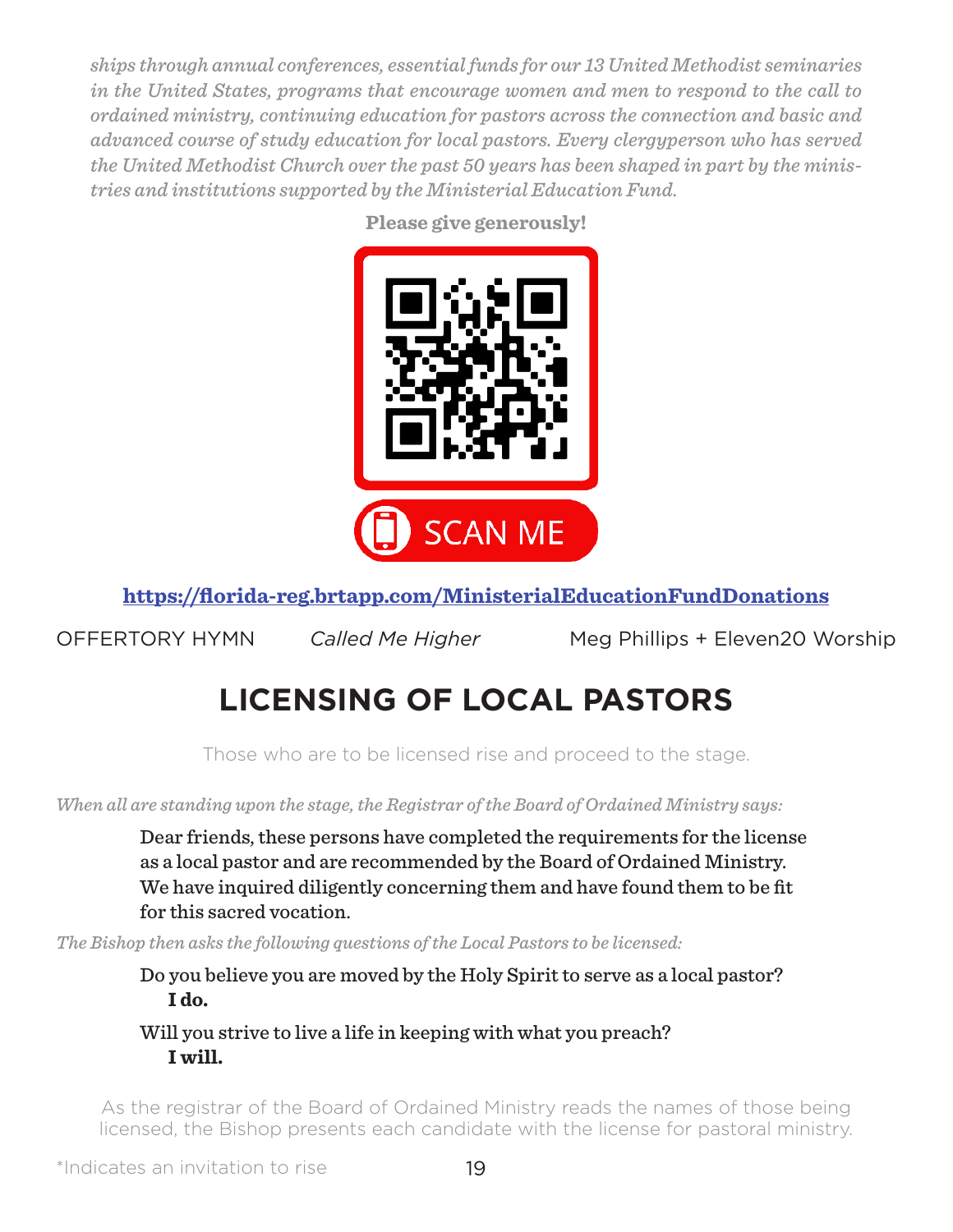| Steve DeDea         | Cindy Long                     | David Schmidt   |
|---------------------|--------------------------------|-----------------|
| Tom Emigh           | <b>James Bryant Manning</b>    | Chandra Snell   |
| Kolby Golliher      | <b>Esther Morey</b>            | David Toombs    |
| Jeremy Knight       | Staci Plonsky                  | Lorayne Vallejo |
| <b>Brian Lawson</b> | <b>Richard Anthony Purcell</b> | Cedeño          |
| Nicholas Lee        | Inez Robinson                  |                 |

*The Bishop addresses the candidates:*

You are hereby authorized to serve as a local pastor in the congregation to which you are appointed. Take care that you perform these duties faithfully as much as you are able, the Lord being your helper.

*The Bishop turns to the congregation:*

As we pray, I invite the church to extend your arms towards these persons.

We thank you, O God, for these persons, whom we set aside in your name as local pastors. Prepare them in body, mind, and spirit for their task and continue them in your grace, that they may increase and bless your Church through their labors; through Jesus Christ our Lord. **Amen.**

*The Bishop introduces and greets those licensed:*

I present to you these newly licensed local pastors of the Florida Annual Conference of The United Methodist Church!

Those who have been licensed proceed to their seats.

MUSICAL INTERLUDE

## **GENERAL EXAMINATION OF THOSE TO BE COMMISSIONED AND ORDAINED**

The candidates for commissioning and ordination stand at their seats while the Bishop stands facing them.

*The Bishop examines all candidates for commissioning and ordination:*

### My sisters and brothers in Christ,

you have been called to a commissioned or ordained ministry. The church now confirms your calling.

As ordained or commissioned ministers, you are to be coworkers with all the people of God: with laity, bishops, elders, deacons, local pastors, provisional members, diaconal ministers, deaconesses, home missioners, supply pastors, with all who serve God in the Church.

Remember you are called to serve rather than to be served,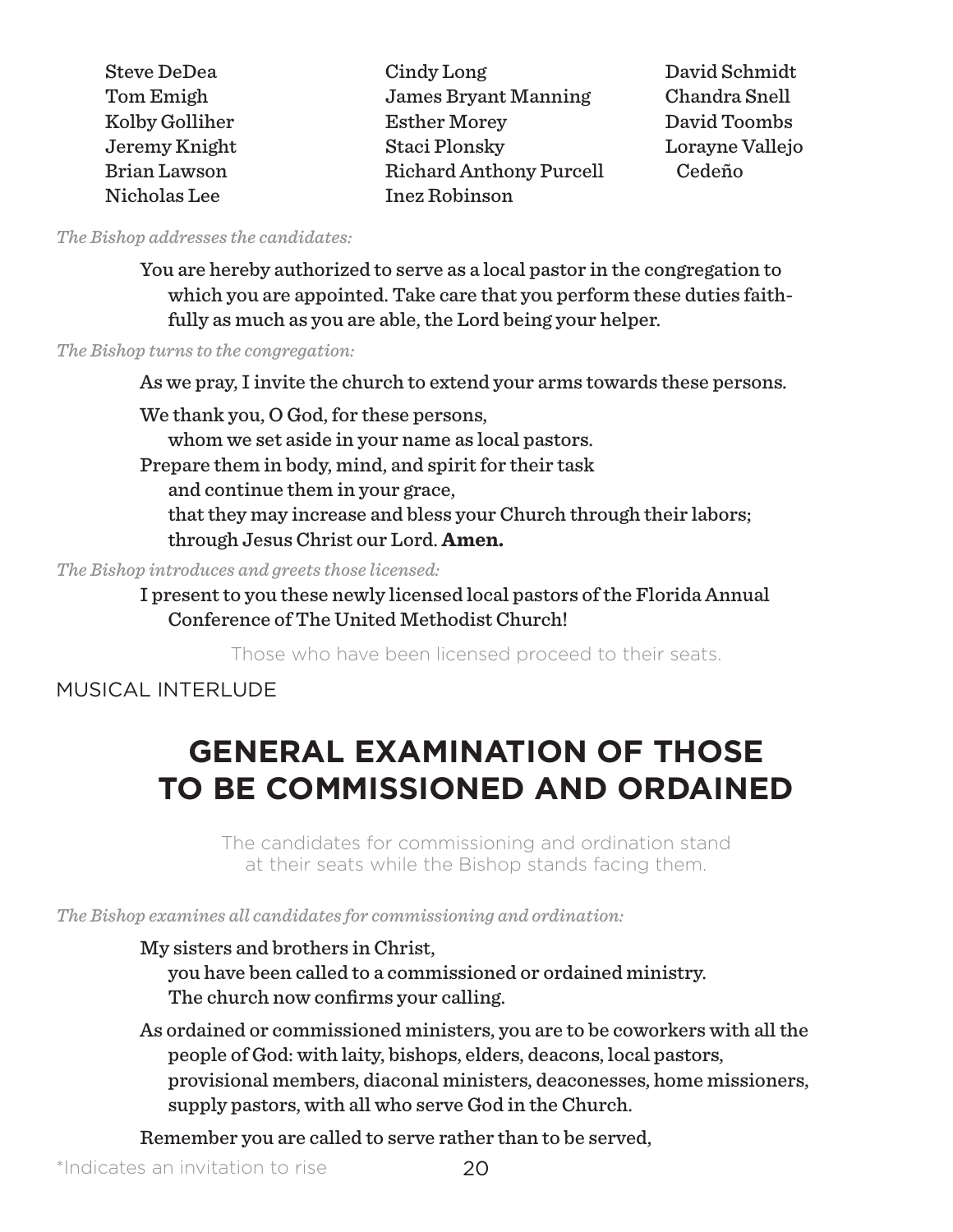to proclaim the faith of the church and no other, to look after the concerns of God above all.

- So we may know you believe yourselves to be called by God and that you profess the Christian faith, we ask you:
- Do you believe that God has called you to the life and work of ordained ministry?

### **I do so believe.**

Do you believe in the Triune God, Father, Son, and Holy Spirit and confess Jesus Christ as your Lord and Savior?

### **I do so believe and confess.**

Are you persuaded that the Scriptures of the Old and New Testaments contain all things necessary for salvation through faith in Jesus Christ and are the unique and authoritative standard for the church's faith and life?

### **I am so persuaded, by God's grace.**

Will you be faithful in prayer, in the study of the Holy Scriptures, and with the help of the Holy Spirit continually rekindle the gift of God that is in you?

### **I will, with the help of God.**

Will you do your best to pattern your life in accordance with the teachings of Christ?

### **I will, with the help of God.**

Will you, in the exercise of your ministry, lead the people of God to faith in Jesus Christ, to participate in the life and work of the community, and to seek peace, justice, and freedom for all people? **I will, with the help of God.**

Will you be loyal to The United Methodist Church,

accepting and upholding its order, liturgy, doctrine, and discipline, defending it against all doctrines contrary to God's Holy Word, and committing yourself to be accountable with those serving with you, and to the bishop and those who are appointed to supervise your ministry?

### **I will, with the help of God.**

Will you, for the sake of the church's life and mission, covenant to participate in the life of the order, into which you are ordained or commissioned? Will you give yourself to God through the order in order to sustain and build each other up in prayer, study, worship and service under the rule of life set forth in the vows you take this day? **I will, with the help of God.**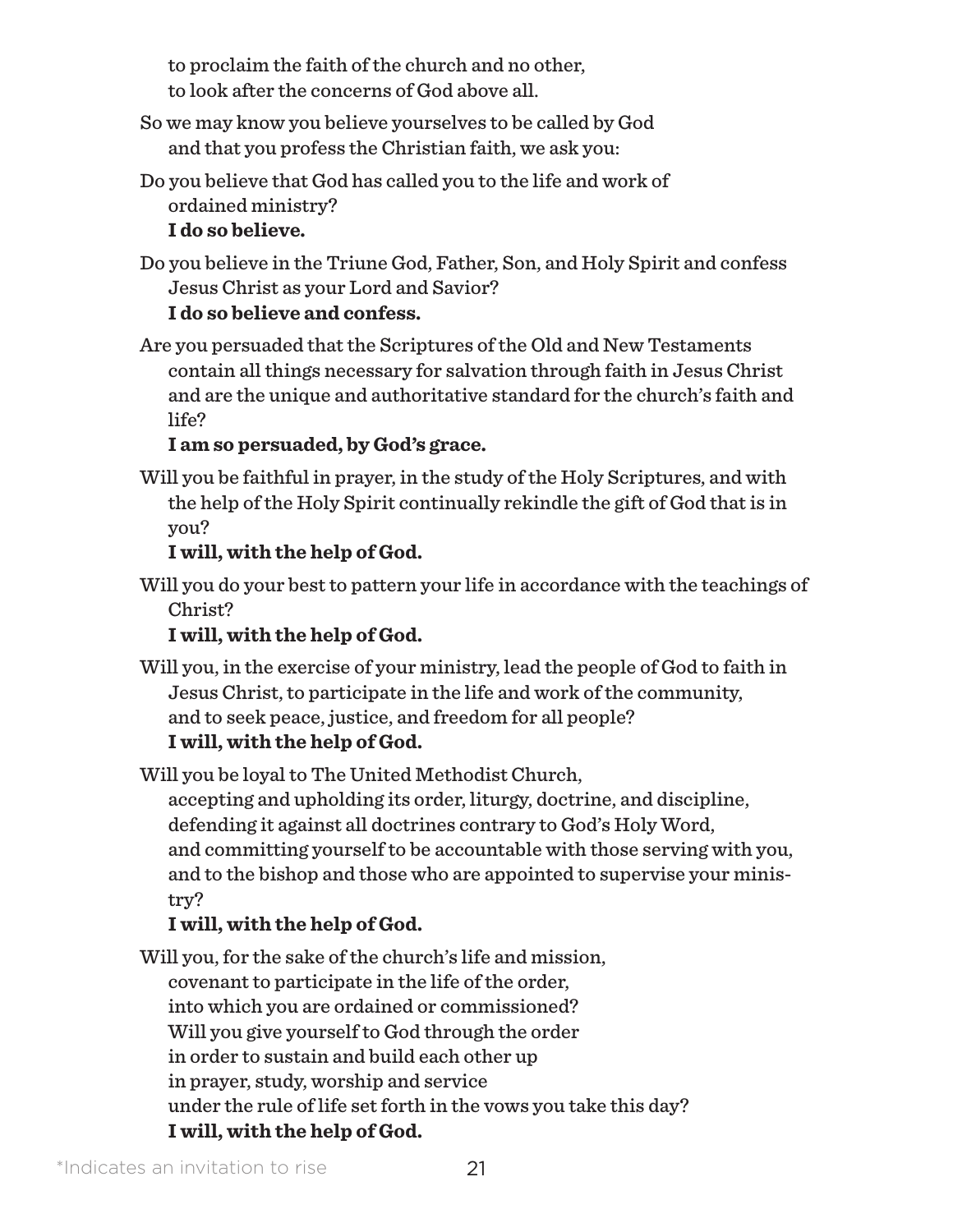May God, who has given you the will to do these things, give you grace to perform them, that the work begun in you may be brought to perfection. **Amen.**

> Those who are to be commissioned proceed to the stage while those to be ordained take their seats.

### MUSICAL INTERLUDE

## **COMMISSIONING OF PROVISIONAL DEACONS AND ELDERS**

Candidates for commissioning may rise and face the congregation.

### *The Bishop addresses the congregation:*

- By affirming the covenant of baptism, all members of Christ's holy church pledge to serve as Christ's representatives in the world.
- Christ gave all of us this command: "Ask the Lord of the harvest to send laborers into his harvest." We have asked, and the Lord has answered. These sisters and brothers know our Savior's concern for God's people, see the plentiful harvest, and are ready to respond generously to the Lord in the words of the prophet: "Here I am; send me."
- Urged on by the love of Christ and strengthened by the Spirit, they now come to declare in public their desire to live out the covenant made at their baptism by binding themselves to the service of God under the supervision of the bishop and the guidance of colleagues in full connection and by being appointed to share as servant leaders in the body of Christ.
- Today we commission them to service as they continue to prepare for ordained ministry among us.

### PRAYER OF COMMISSIONING AND LAYING ON OF HANDS

### *The Bishop, facing the congregation and extending arms over all of the candidates, prays:*

God of the apostles and prophets, of the martyrs and teachers, you raise up men and women to be apostolic leaders in your church. By your Holy Spirit help these, your servants, to understand and live the mystery of our love with boldness and joy. Deepen their sense of purpose as they exercise commissioned ministry. Empower them, and those who will walk with them to guide their ministry, together with all your people, to heal the sick, love the outcast, resist evil, preach the Word, and give themselves freely for your name's sake.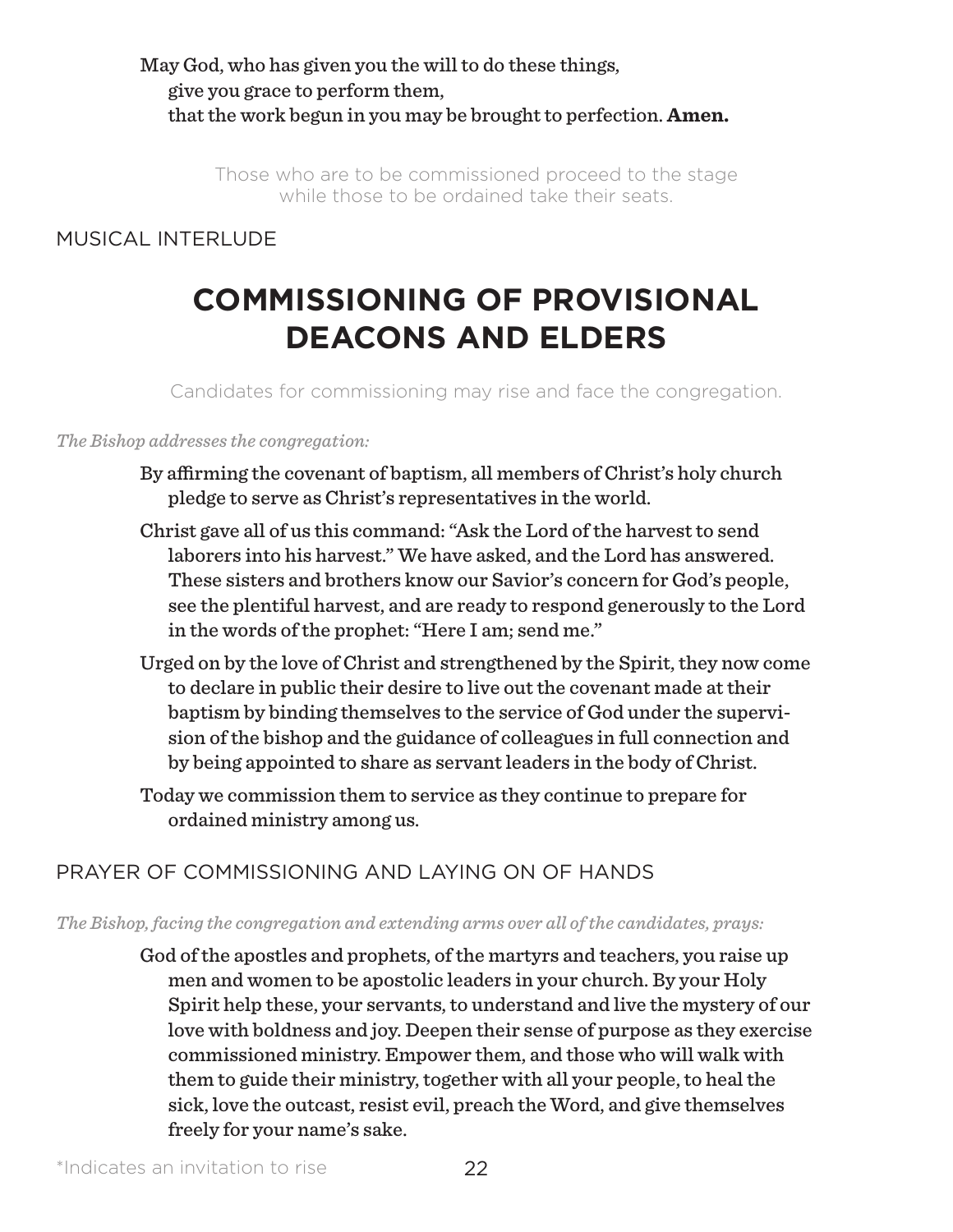Family members and friends are invited to stand where they are for silent prayer during the laying on of hands for each candidate for commissioning.

*The Bishop, standing behind and laying both hands up the shoulder of each candidate, prays:*

### Pour out your Holy Spirit upon *Full Name.*

Send him/her now to proclaim the good news of Jesus Christ, to announce the reign of God, and to equip the church for ministry, in the name of the Father, and of the Son and of the Holy Spirit.

*All audibly affirm the action, saying:* **Amen.**

Upon rising "The License for the Practice of Ministry of the Deacon" or "The License for Pastoral Ministry" is presented.

*After all the candidates have been commissioned the Bishop says:*

As we pray, I invite the church to extend your arms towards these persons.

Almighty God, may the grace of ministry rest upon these your servants, and may the opportunity to serve lead them into the fullness of your calling.

Clothe them with your righteousness, and grant that they may glorify you by giving themselves to others, through Jesus Christ, our Lord. **Amen.**

*The Bishop introduces and greets those commissioned:*

I present to you these newly commissioned provisional deacons and elders of the Florida Annual Conference of The United Methodist Church!

Those who have been commissioned proceed to their seats.

### MUSICAL INTERLUDE

## **THE ORDINATION OF DEACONS AND ELDERS**

### *The Bishop introduces the act of ordination:*

Ordination is a gift from God to the Church and is exercised in covenant with the whole Church and within the covenant of the order of deacons or elders. My sisters and brothers in Christ, you have been called to an ordained ministry. The Church now confirms your calling through ordination.

Candidates for ordination as deacon proceed onto the stage.

### MUSICAL INTERLUDE

### EXAMINATION OF DEACONS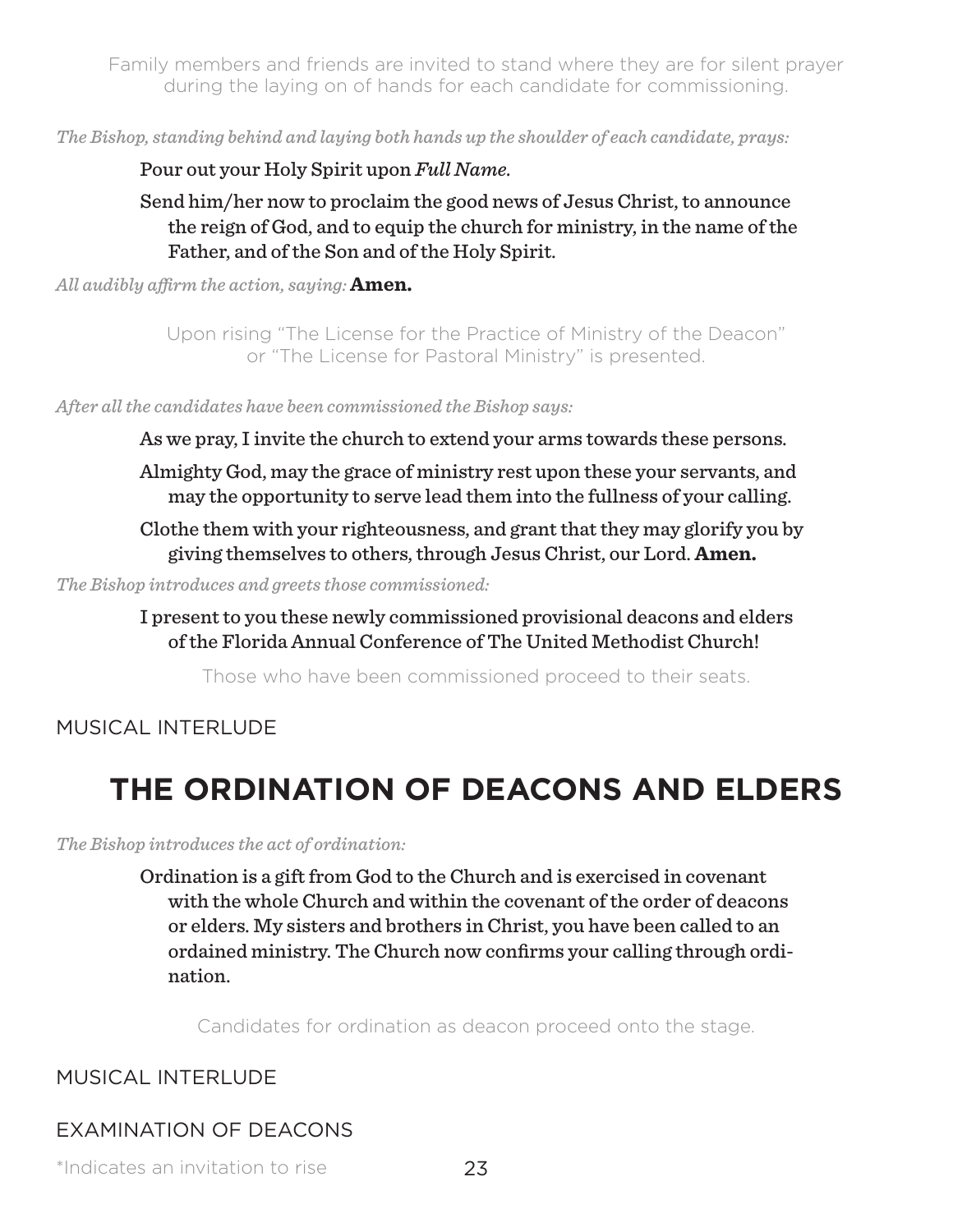### *The Bishop examines the deacon candidates:*

A deacon is called to share in Christ's ministry of servanthood, to relate the life of the community to its service in the world, to lead others into Christian discipleship, to nurture disciples for witness and service,

*Here a large Bible may be lifted by the Chair of the Order of Deacons.*

to lead in worship, to teach and proclaim God's Word, to assist elders and appointed local pastors at Holy Baptism and Holy Communion,

*Here a towel and basin with pitcher may be lifted the Chair of the Order of Deacons.*

to interpret to the church the world's hurts and hopes, to serve all people, particularly the poor, the sick, and the oppressed, and to lead Christ's people in ministries of compassion and justice, liberation and reconciliation,

especially in the face of hardship and personal sacrifice.

This is the rule of life and work of a deacon.

Do you believe that God has called you to the life and work of a deacon? **I do so believe.**

### LAYING ON OF HANDS AND PRAYER FOR DEACONS

### *The Bishop calls the people to prayer:*

As these persons are ordained by God and the church for the ministry of deacons to which we believe they have been called by the Holy Spirit, let us pray for them.

We thank you, Living God, that in your great love you sent Jesus Christ to take the form of a servant, becoming obedient even to death on the cross, and now resurrected and exalted in the heavens.

- You have taught us, by his word and example, that whoever would be great among us must be servant of all.
- Give these servants grace to be faithful to their promises, constant in their discipleship, and always ready for works of loving service.
- Make them modest and humble, gentle and strong, rooted and grounded in love.
- Give them a share in the ministry of Jesus Christ, who came not to be served but to serve. **Amen.**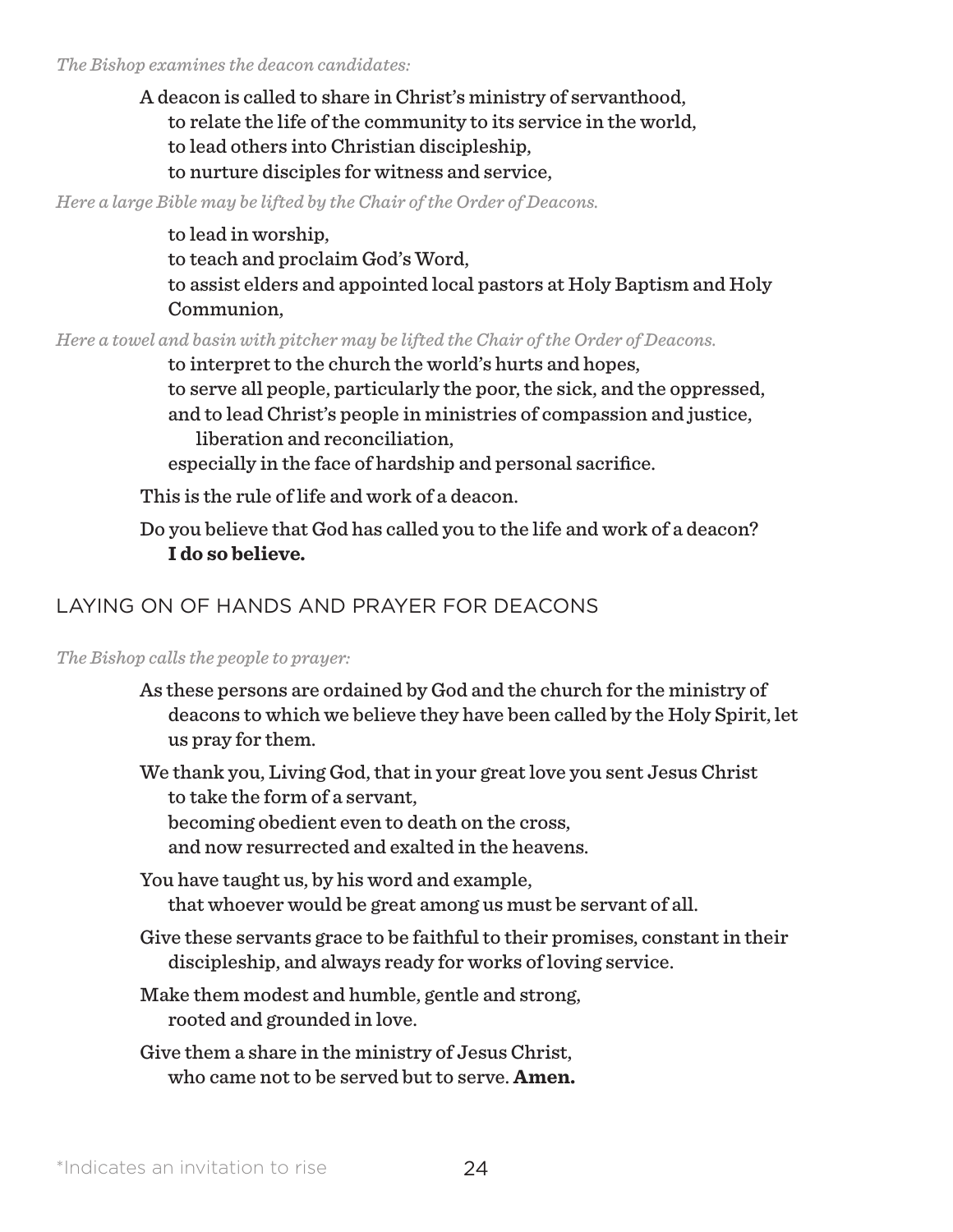Candidates for ordination as deacon are invited to kneel before the Bishop as directed.

Family members and friends are invited to stand where they are for silent prayer during the laying on of hands for the ordinand.

*The Bishop lays both hands on the head of the ordinand, praying:*

### Almighty God, pour upon *Full Name* the Holy Spirit for the office and work of a deacon in Christ's holy church. **Amen.**

*Immediately the candidate places hands on a Bible as the Bishop lays hands on the hands of the candidate and says:*

*Full Name*, take authority as a deacon to proclaim the Word of God and to lead God's people in ministries of compassion and justice; in the name of the Father, and of the Son, and of the Holy Spirit. **Amen.**

### *After all have been ordained the Bishop says:*

Friends, let us pray together, and as we pray, I invite the church to extend your arms towards these persons.

Almighty God, may the grace of ministry rest upon these your servants, and may the opportunity to serve lead them into the fullness of your calling.

Clothe them with your righteousness, and grant that they may glorify you by giving themselves to others, through Jesus Christ, our Lord. **Amen.**

### *The Bishop introduces and greets those ordained:*

I present to you the newly ordained deacons of the Florida Annual Conference of The United Methodist Church!

The newly ordained deacons proceed to the side of the stage to stand in witness and celebration as the candidates for elders proceed to the stage.

### MUSICAL INTERLUDE

### EXAMINATION OF ELDERS

*The Bishop examines the candidates for ordination or recognition as elder:*

### An elder is called to share in the ministry of Christ and of the whole church: to preach and teach the Word of God

*Here a large Bible may be lifted by the Chair of the Order of Elders.*

### and faithfully administer the sacraments of Holy Baptism and Holy Communion;

*Here a paten and chalice may be lifted by the Chair of the Order of Elders.*

to lead the people of God in worship and prayer; to lead persons to faith in Jesus Christ; to exercise pastoral supervision,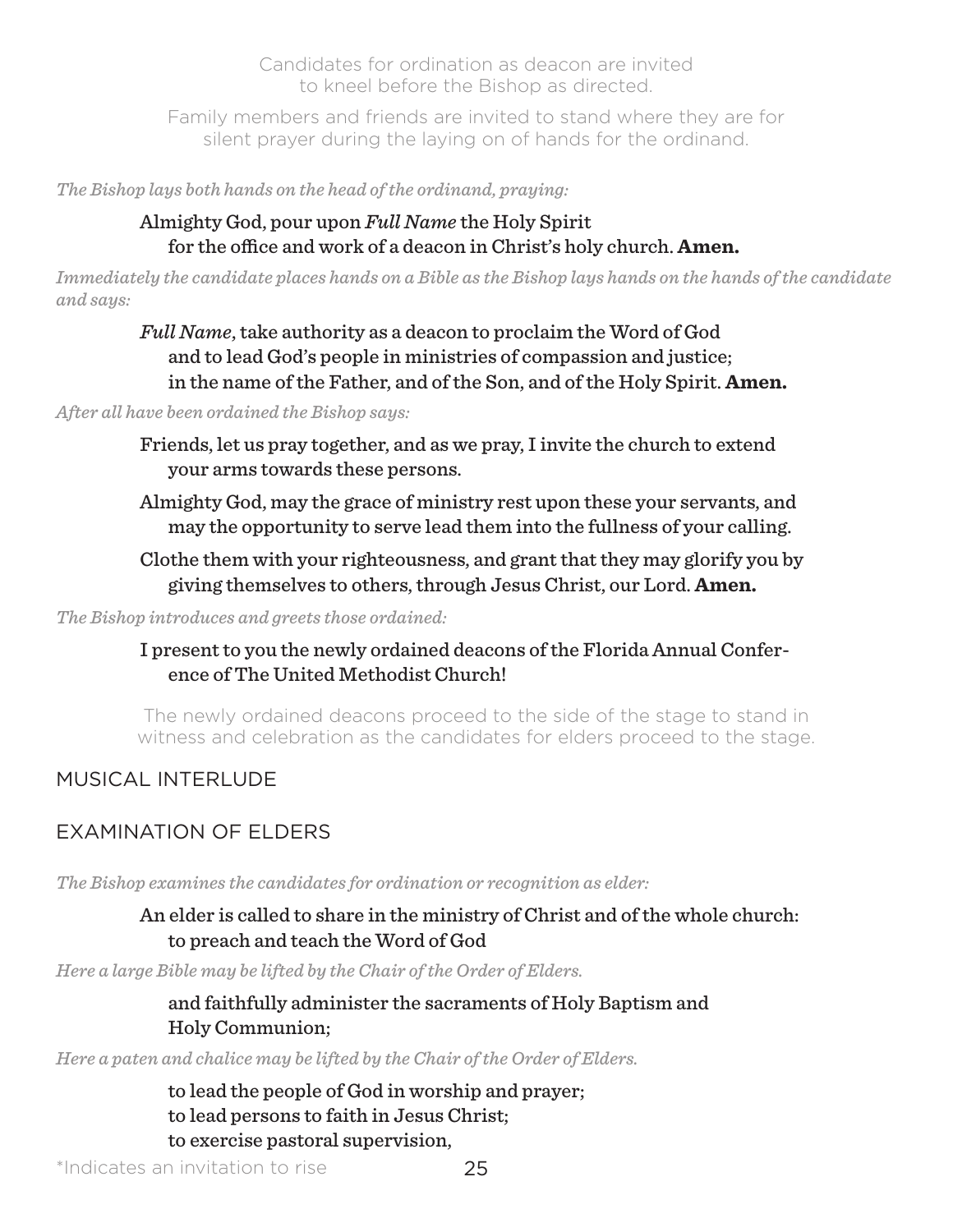order the life of the congregation, counsel the troubled, and declare the forgiveness of sin; to lead the people of God in obedience to Christ's mission in the world; to seek justice, peace, and freedom for all people; and to take a responsible place in the government of the Church and in service in and to the community.

This is the rule of life and work of an elder.

Do you believe that God has called you to the life and work of an elder? **I do so believe.**

### LAYING ON OF HANDS AND PRAYER FOR ELDERS

*The Bishop, facing the ordinands, calls the people to prayer, using these or similar words:*

As these persons are ordained by God and the church for the ministry of elders to which we believe they have been called by the Holy Spirit, let us pray for them.

*The Bishop, with hands extended over those being ordained, prays:*

We praise you, eternal God, because you have called us to be a priestly people, offering to you acceptable worship through Jesus Christ, our Lord, Apostle and High Priest, Shepherd and Bishop of our souls. We thank you that, by dying, Christ has overcome death and, having ascended into heaven, has poured forth gifts abundantly on your people, making some apostles, some prophets, some evangelists, some pastors and teachers, to equip the saints for the work of ministry, to build up Christ's body, and to fulfill your gracious purpose in the world. Give to these your servants the grace and power they need to serve you in this ministry. Make them faithful pastors, patient teachers, and wise counselors. Enable them to serve without reproach, to proclaim the gospel of salvation, to administer the sacraments of the new covenant, and to offer with all your people spiritual sacrifices acceptable to you; through Jesus Christ our Lord, who lives and reigns with you, in the unity of the Holy Spirit, one God, now and forever. **Amen.**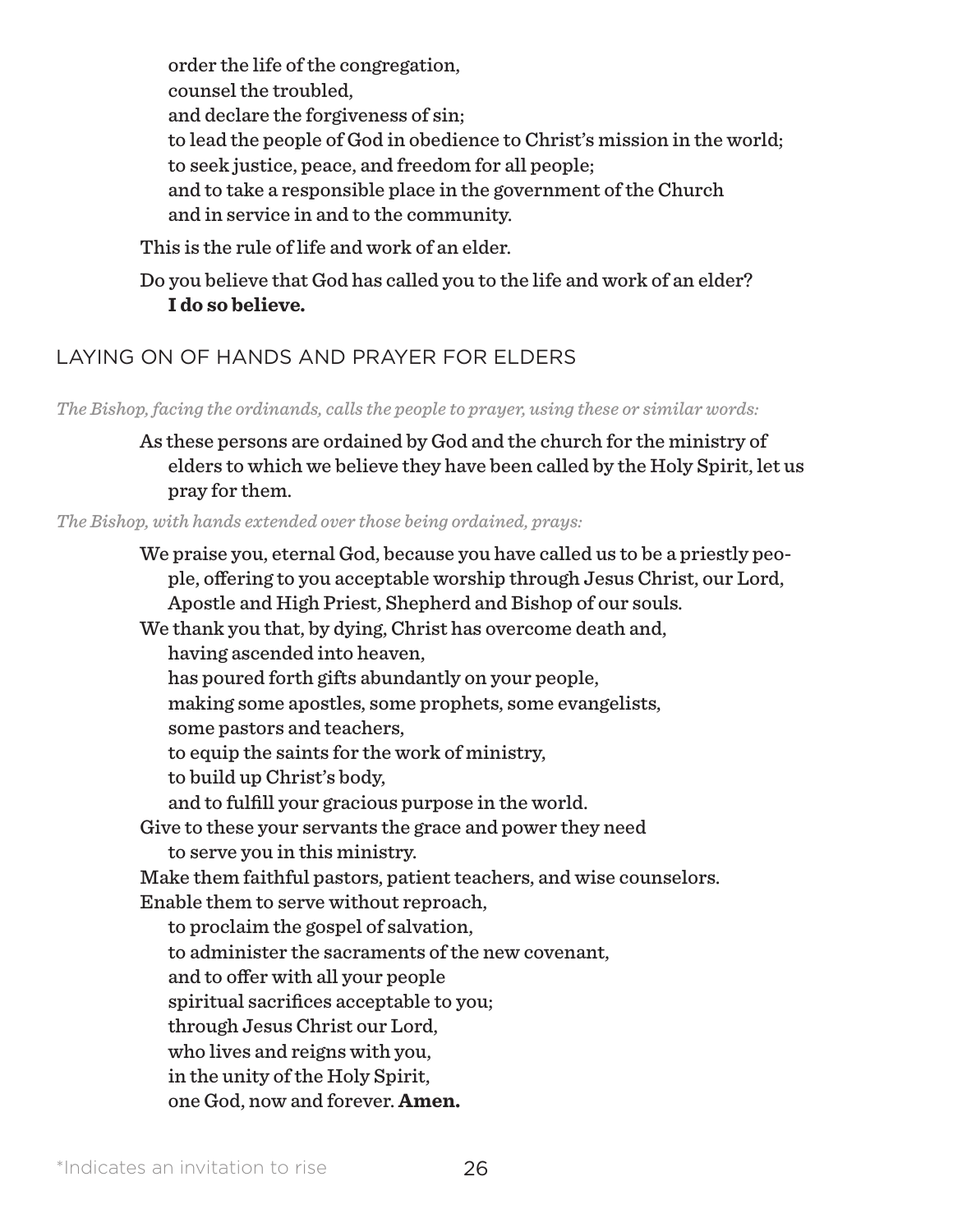Candidates for ordination as elder are invited to kneel before the bishop one at a time as directed.

Family members and friends are invited to stand where they are for silent prayer during the laying on of hands for the ordinand.

*The Bishop lays both hands on the head of each ordinand, praying:*

### Almighty God, pour upon *Full Name* the Holy Spirit for the office and work of an elder in Christ's holy church. **Amen.**

*Immediately the candidate places hands on a Bible as the Bishop lays hands on the hands of the candidate and says:*

*Full Name*, take authority as an elder to preach the Word of God, to administer the Holy Sacraments and to order the life of the Church; in the name of the Father, and of the Son, and of the Holy Spirit. **Amen.**

*After all have been ordained the Bishop says:*

Friends, let us pray together, and as we pray, I invite the church to extend your arms towards these persons.

Almighty God, may the grace of ministry rest upon these your servants, and may the opportunity to serve lead them into the fullness of your calling.

Clothe them with your righteousness, and grant that they may glorify you by giving themselves to others, through Jesus Christ, our Lord. **Amen.**

*The Bishop introduces and greets those ordained:*

I present to you these newly ordained elders of the Florida Annual Conference of The United Methodist Church!

The newly ordained elders and deacons proceed to their seats.

### \*INVITATION TO THOSE FEELING CALLED TO LEAD THE ONE CHURCH *Take My Life and Let It Be (Here I Am)*

\*CLOSING SONG OF PRAISE *Lay Me Down*

### \*BENEDICTION Bishop Ken Carter

### \*RECESSIONAL SONG *O For a Thousand Tongues To Sing*

Please remain standing as clergy recess.

*<sup>1</sup> From The United Methodist Hymnal. Copyright 1989 by The United Methodist Publishing House. Used by permission.*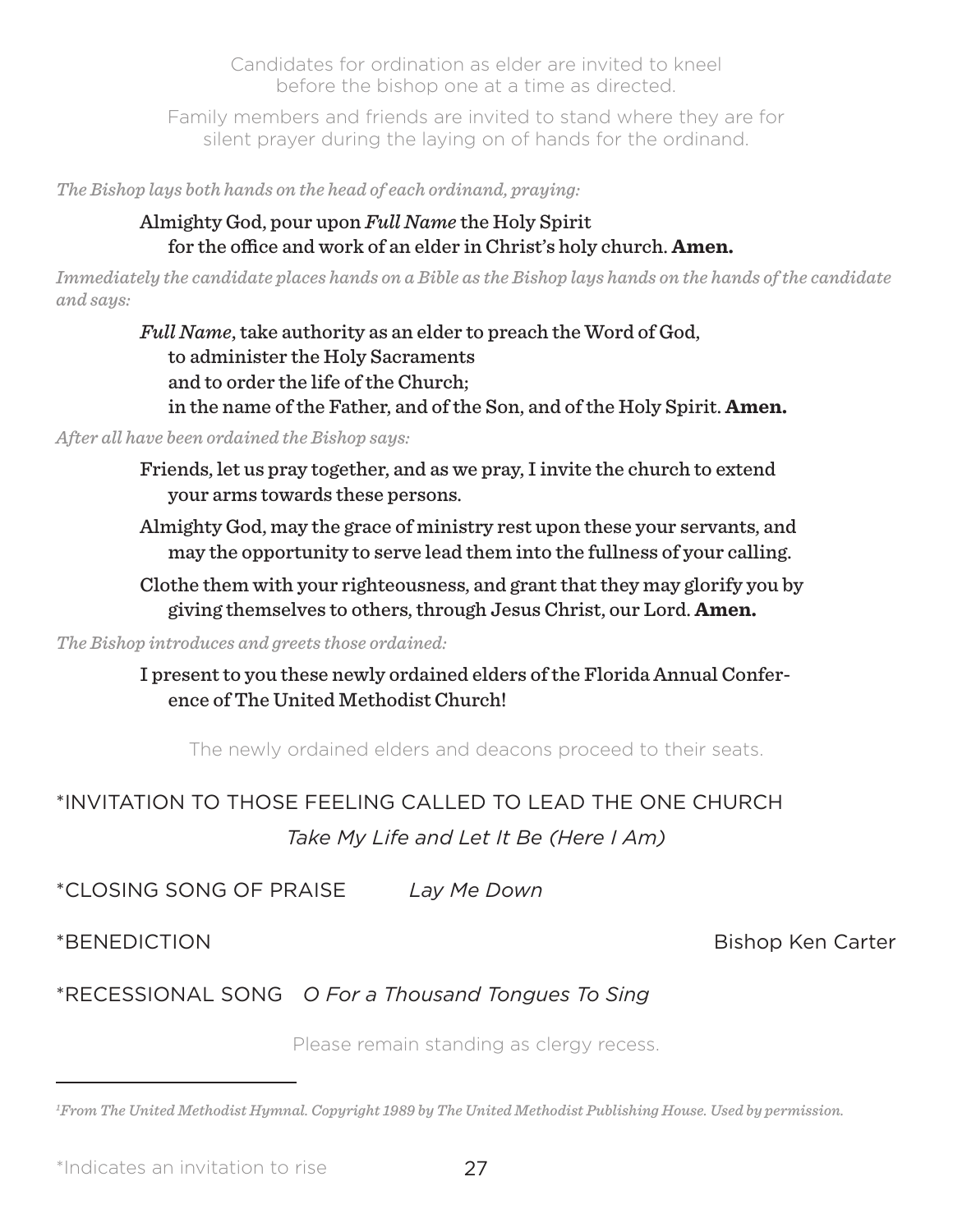## **FULL CONNECTION DEACONS**





**Sharon Grubbs Surrency** - I ignored God's call early in my life pursuing a career that I thought God had chosen for me in nursing. Little did I know that God was preparing me for even greater work. God never gives up on us! I answered the call to ministry in 2013 and followed that path that leads me here today. I attended Asbury Theological Seminary earning a Certificate in Christian Studies adding theological courses to my bachelor's in nursing and my master's in public health. I am called as a Deacon to a life of Word, Service, Compassion, and Justice serving as the nurse in the child welfare program at Partnership for Strong Families, Inc in Gainesville and at Hawthorne First UMC serving as the Outreach Coordinator at Hawthorne Area Resource Center, Inc, a food pantry/information, and referral center serving persons who are marginalized and making disciples this kingdom work.

**Michele Van Son Neill** - Reverend Michele Van Son Neill is the Founder of and appointed to Crave of Florida, Inc. A five-year-old 501(c)3 as a supporting organization to the Florida Conference, Crave spiritually forms, professionally develops, and expands the networks of underserved social entrepreneurs. Crave is a transformational diverse collection of change-makers who believe that the incarnational community that practices the disciplines of personal and social growth, creativity, accountability, purpose-finding, and radical belonging. Crave Leaders and Alumni are on a spiritual journey of social impact who yearn to learn, desire to be an inclusive community, and are called to transformational work because of their own experiences of pain healed, injustice restored, and brokenness met with salvation. www.cravefla.org #cravefla

## **FULL CONNECTION ELDERS**



**Frank G. Adams** - Rev. Frank G. Adams is a lifelong Methodist and follower of Jesus Christ. I served in many lay leadership roles within a local U.M.C for over nine years. I have become passionate about clergy care, antiracism, families, marriages, social justice, inclusion, and the successful continuance of Christian discipleship. I received my call to ordained ministry while serving on a mission trip to Missions of Charity in Miami. After much discernment and prayer, I resigned from a successful career at Disney. I attended and graduated from Candler School of Theology where I discovered a growing desire to be a servant of God who is grateful to walk with God and others as the shepherd of New Horizon Church in Haines City. Thus far, God has challenged and humbled me to "walk by faith and not by sight" while leading my church and myself to a greater dependence on God's Spirit and amazing love.



**Jana Hall-Perkins** - Rev. Jana Hall-Perkins was born in Brooklyn, New York and raised in Kissimmee, Florida. She earned a B.S. in Public Relations at the University of Florida. While involved in campus ministry, Jana began to explore a call to ordained ministry. Jana received a M.Div. from Vanderbilt University. At Vanderbilt, Jana worked with the Kennedy Center for Excellence in Developmental Disabilities, studying the impact of faith on the life of people with disabilities. In 2017, Rev. Jana was appointed as the first female senior pastor of McCabe United Methodist Church in Saint Petersburg. Jana continues to faithfully serve this congregation and community. Jana is married to Lee Hall-Perkins, an ordained Elder in the Church of God in Christ, a current Provisional Elder in the Florida Annual Conference, and the senior pastor of Mt. Zion United Methodist Church in Clearwater. Revs. Jana and Lee are the proud parents of Aniya and Elijah.



**Keith Harcombe** - Keith Harcombe is originally from Liverpool, England and moved to the United States in 2003 with his wife Julie. He first heard the call to ministry while serving in the Royal Navy as a volunteer church officer. While witnessing to a young man on a Royal Naval warship the tingles he felt down his spine confirmed in his heart God's desire for people to be led to a life-changing relationship with Jesus Christ. He knew from this moment on that this was what he was to commit his life to. As a young man he was blessed with mentors and friends who poured into him, who understood what the gospel meant, both in the UK and the USA. This long journey toward ordination confirms this call on his life and he relishes in the fellowship the connection it provides. He lives in Tampa and has four grown children.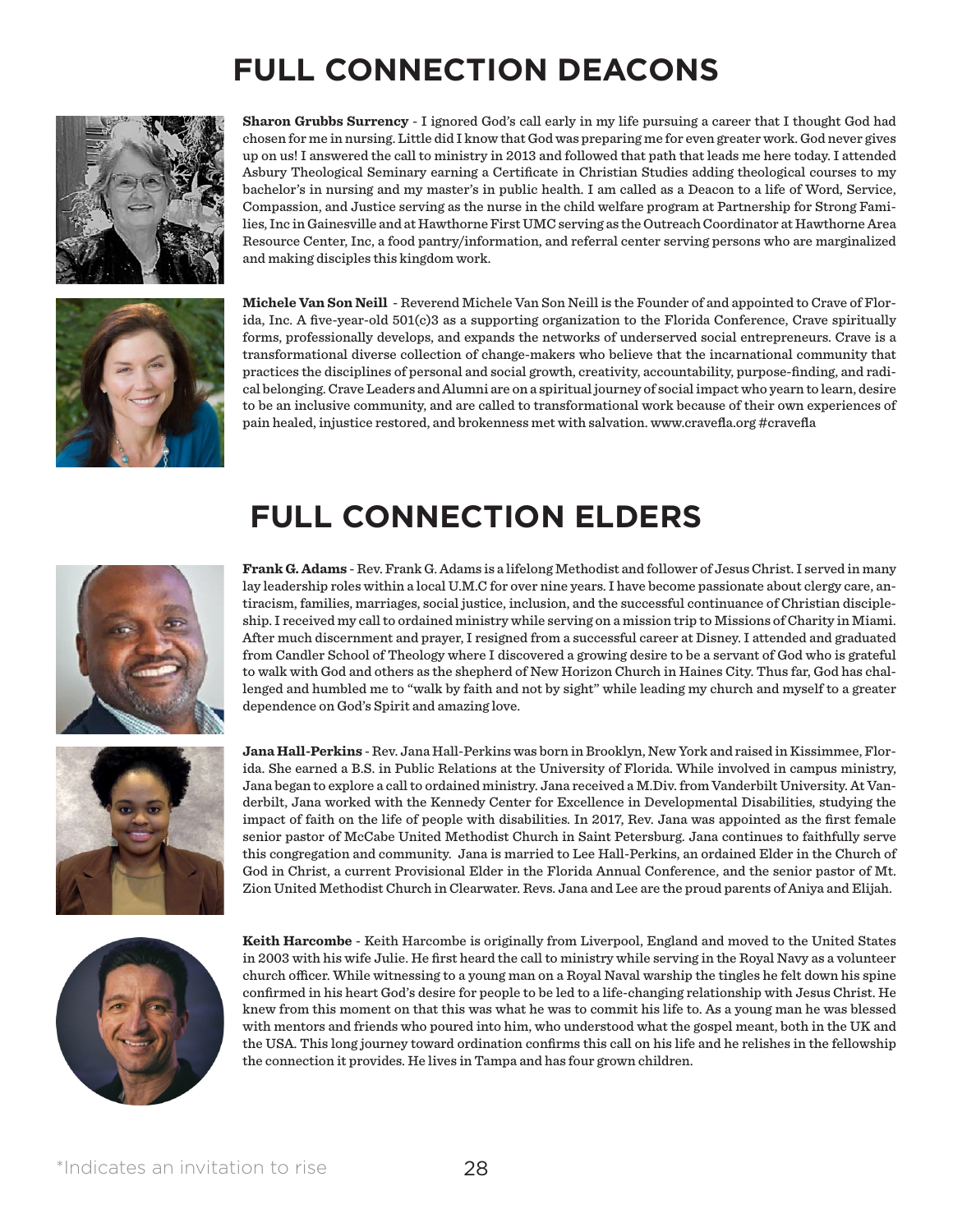

**Victoria Harrison** - One of the amazing things about the call is that it keeps changing. I was ordained a Deacon in June of 2018, serving on a church staff in mission and working with the most vulnerable in our community. I truly loved my job! But as the need arose, my role in the church changed and I began to sense my call changing as well. I was preaching and teaching more, leading teams, serving in senior leadership, and basically ordering the life of the church. I felt God strongly leading me to pursue the Elder path so that I could formalize what God was already doing in my life. This also allowed me to administer the sacraments, pointing people to God's love, grace, and atonement in a powerful way. It began to feel like this was what God designed me to do. Through this process, I've learned that God is always at work doing something new. We simply need to pay attention and be open to that next new thing!



**Tamara Isidore** - Tamara Isidore, a native of Haiti, has been an active member of FLUMC since 1991. She served five churches in Tampa Bay from 1995 to the present. Married to Jean-Robert Isidore, her high school sweetheart, they have seven children and seven grandchildren. A graduate of Elim Bible Institute and College in New York and of Asbury Theological Seminary, Tamara served as President of the Florida Conference Haitian Committee on Ministry, Vice-President of Haiti/Florida Covenant, Justice for Our Neighbors Host, Equitable Compensation, Ware Trust, Haitian League of Pastors of Tampa Bay, South Tampa District Reconciliation, Gulf Central Leadership Council, former South Central District Nomination and the South Central District Board of Ordained Ministry. She partnered with colleagues and churches to raise funding and alleviate suffering in Haiti and the Dominican Republic. Tamara is a bond servant of Jesus Christ and of God's people on a mission to love as Jesus loves her. She will be the first Haitian woman ordained in the Florida Annual Conference!



**Nicole Deanne Logan** - I'm a geeky wife and mama bear of seven, who leads and loves with purple hair and cowboy boots. I'm an empath, an enneagram 4, and an ENFP. I'm called to preach and shepherd and help folx see that God's story is still being written with us, through us, and in us, with grace upon grace upon grace. God and I wrestled over my calling- I'm unlikely and unexpected- but I think that offers hope for other redeemed prodigals like me, especially those who've been hurt by the Church or who wonder how we're still relevant in the world. As a pastor, I invite ALL to experience the amazing grace of Christ, the extravagant love of God, and the crazy beautiful, intimate friendship of the Holy Spirit. Most of all, the word of God burns in my heart, and I cannot keep it to myself. Nevertheless, she preaches…



**Rebecca Lynn Rokitowski** - Rebecca Lynn Rokitowski first felt called to ordained ministry while serving on Team at Warren Willis Camp. Her home church is First UMC Plant City. She served on staff at Skycrest UMC in Clearwater, then was appointed as the Pastor at Riviera UMC in St Pete for 4 years and is currently the Associate Pastor at Saint Paul's UMC in Tallahassee. Becky has been married to Ted Rokitowski for 17 years and they have two boys, Kaden, and Adam. Becky loves working with all ages, but particularly with teenagers and with the elderly. She believes God has called her to the ministry of binding up the brokenhearted and helping all people to feel welcome at Christ's table.



**Debra Ann Thompson** - I was called to ministry while actively working as an Occupational Therapist. God was shaping me for ministry in the church as I began to understand the intersection of faith and healing. This realization motivates my passion for loving God and loving God's people. Cautiously leaving my career and family in Jacksonville, Florida to attend seminary at Candler School of Theology in Atlanta, Georgia was a faith walk. God will give us the strength to do everything God desires us to do. Let me forever be mindful of my ecclesiastical responsibilities to live my life according to God's will, and exhibit that commitment in all areas of behavior. God has called me to serve in several local churches, with my next assignment to love God and love God's people at Lakeside United Methodist Church, Lake Worth, Florida. I am thankful for everyone with whom I have crossed paths.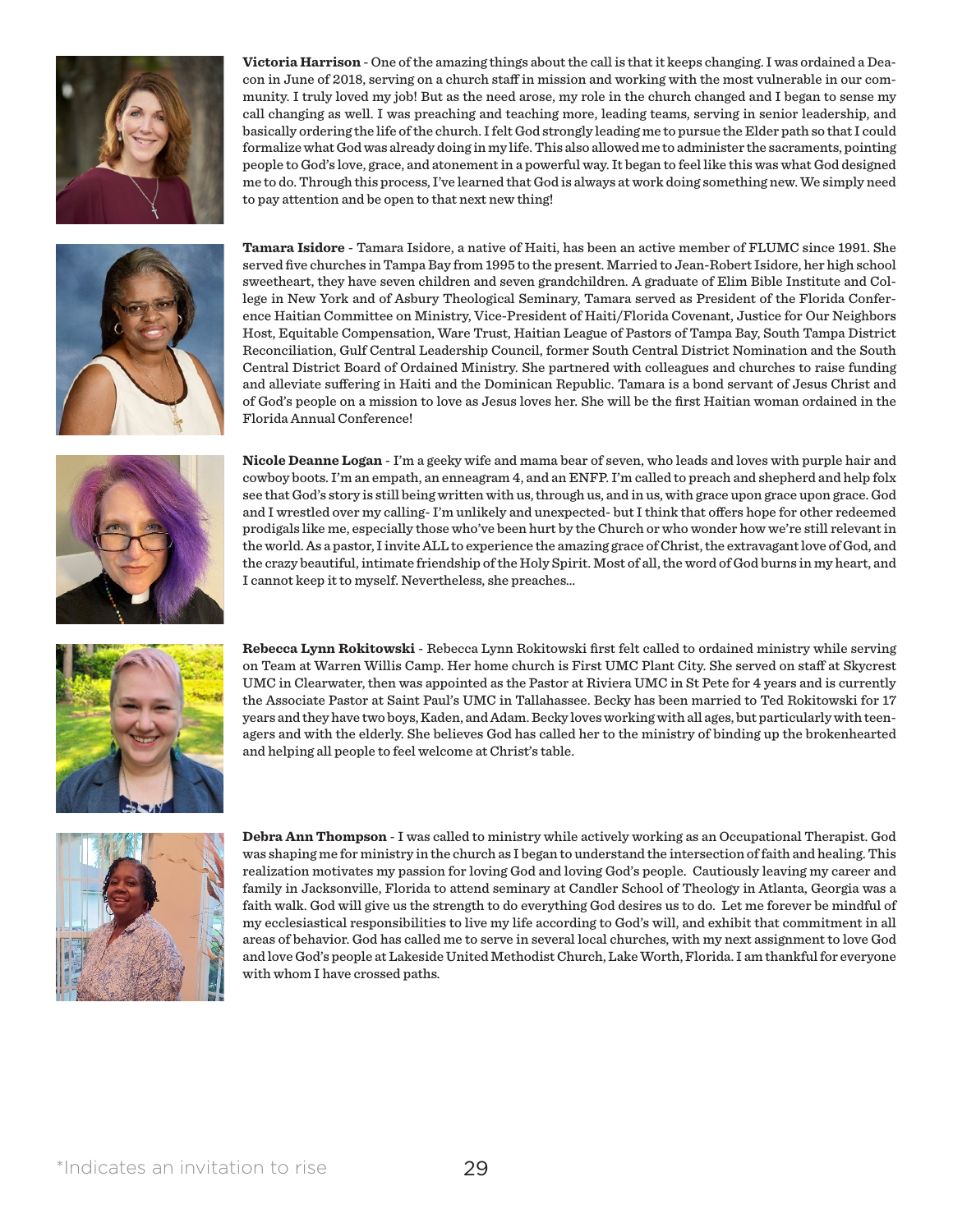

**Eliantus Vetus Valmyr** - I received my call from God to vocational ministry when I was fifteen, just after baptism. One day, I decided to visit my grandmother and went by myself. The distance was 45 miles. I walked for hours before reaching her house. While I was walking, I heard a voice calling my name. I looked around to see who was calling me. Immediately, I felt something burning in my heart like the Holy Spirit was talking to me. I was passing through a forest; the voice was so loud I looked behind me and around me to see if someone was there calling my name. I did not see anybody. I sat down for a moment to see if I could hear the same voice again. However, I did not hear anything. I continued to walk to my grandmother's house. Some days later, I realized that voice was the voice of Almighty God calling me into ministry.



**Caitlin Allyn White** - Caitlin Allyn White grew up in an unchurched family and came to faith in an unusual church plant that was birthed from an AA group. "Normal church" has never worked for her. A graduate of Millsaps College (BS, Psychology) and Boston University School of Theology (MDiv), Caitlin specializes in campus ministry, interfaith engagement, community organizing, and social justice advocacy. Her experience of calling has always been connected with cultivating new Christian communities beyond the walls of the traditional Church. She also enjoys intergenerational faith formation, helping families and communities share stories and engage faith across generations. She is passionate about the inclusion of those who, like her family, have been hurt or marginalized by religion. She currently serves as the Director and Campus Pastor of the Stetson Wesley Foundation and the Associate Pastor of Trinity United Methodist Church, DeLand. She is also a nature lover, avid trail runner, and long-distance hiker.